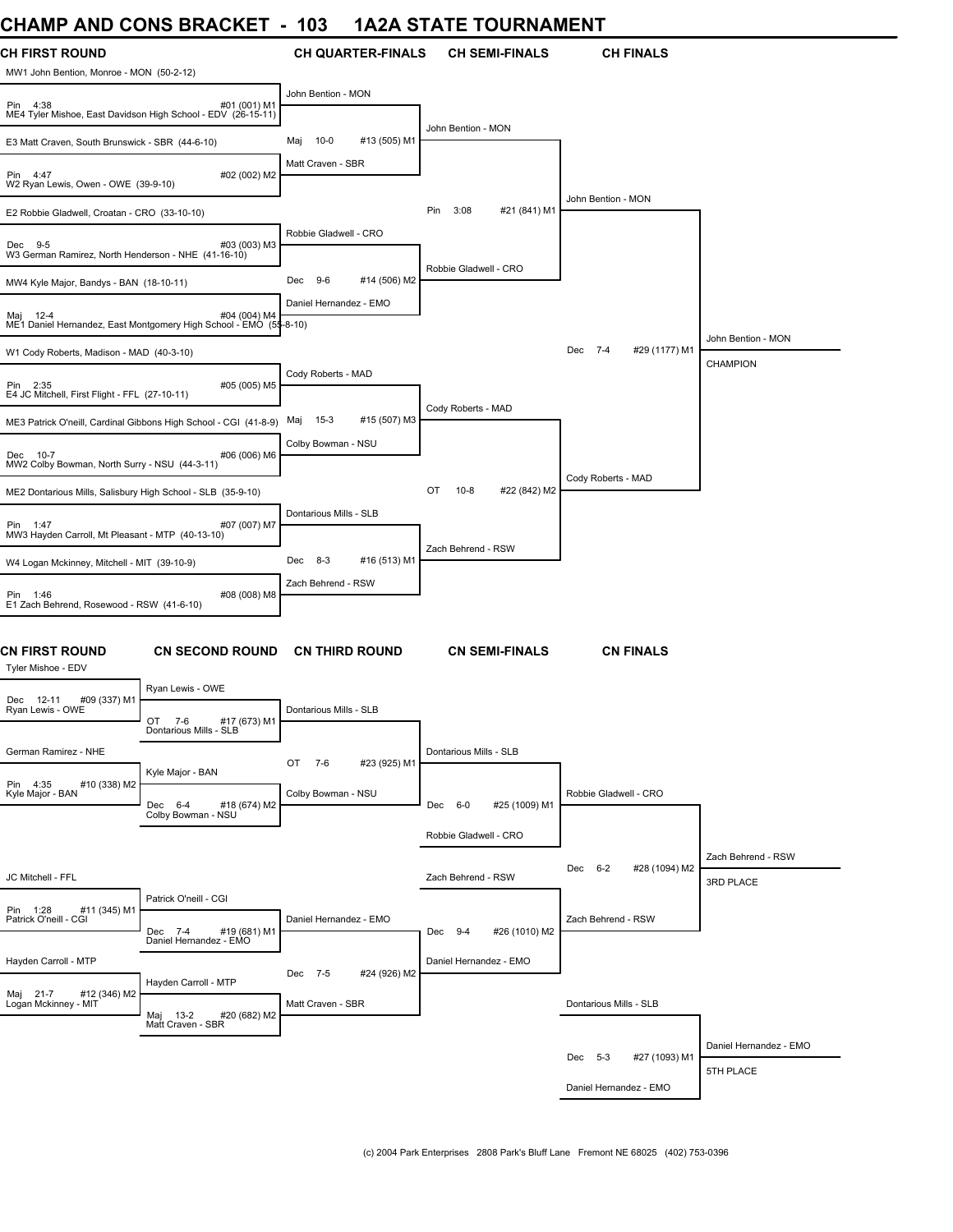## **CHAMP AND CONS BRACKET - 112 1A2A STATE TOURNAMENT**

| ,,,,,,,,                                                                | --                                                                                |                             | ───<br>19911177111711    |                                 |                                  |
|-------------------------------------------------------------------------|-----------------------------------------------------------------------------------|-----------------------------|--------------------------|---------------------------------|----------------------------------|
| <b>CH FIRST ROUND</b><br>MW1 Ryan Spivey, West Lincoln - WLH (49-10-12) |                                                                                   | <b>CH QUARTER-FINALS</b>    | <b>CH SEMI-FINALS</b>    | <b>CH FINALS</b>                |                                  |
| TF 16-1<br>W4 Garrett Mcauliffe, Bishop Mcguinness - BMG (34-18-12)     | #01 (025) M1                                                                      | Ryan Spivey - WLH           |                          |                                 |                                  |
| E3 Ryan Anderson, Swansboro - SWN (36-10-12)                            |                                                                                   | #13 (514) M2<br>Pin<br>4:44 | Ryan Spivey - WLH        |                                 |                                  |
| Dec 3-0                                                                 | #02 (026) M2<br>ME2 Clint Callahan, West Davidson High School - WDV (44-7-11      | Clint Callahan - WDV        |                          |                                 |                                  |
| E2 Corey Craven, South Brunswick - SBR (21-9-10)                        |                                                                                   |                             | #21 (843) M3<br>Dec 6-5  | JJ Laplante - WWK               |                                  |
| Dec 3-2                                                                 | #03 (027) M3<br>ME3 Zakary Berckman, Eastern Guilford High School - EGU (30-6-10) | Zakary Berckman - EGU       |                          |                                 |                                  |
| MW4 Eric Holbrook, Newton Conover - NCO (20-19-9)                       |                                                                                   | 4-2<br>#14 (515) M3<br>Dec  | JJ Laplante - WWK        |                                 |                                  |
| Pin 3:37<br>W1 JJ Laplante, West Wilkes - WWK (37-2-9)                  | #04 (028) M4                                                                      | JJ Laplante - WWK           |                          |                                 |                                  |
| E1 Ryan Blackwell, Croatan - CRO (49-4-11)                              |                                                                                   |                             |                          | $8 - 1$<br>#29 (1180) M1<br>Dec | Ryan Blackwell - CRO<br>CHAMPION |
| Pin 1:02<br>ME4 Brad Droese, Northwood High School - NWD (25-15-12)     | #05 (029) M5                                                                      | Ryan Blackwell - CRO        | Ryan Blackwell - CRO     |                                 |                                  |
| MW3 Corbyn Spurrier, Maiden - MAI (35-10-10)                            |                                                                                   | #15 (521) M1<br>Dec<br>6-0  |                          |                                 |                                  |
| Dec 6-3<br>W2 Cody Smith, Alleghany - ALL (35-10-11)                    | #06 (030) M6                                                                      | Cody Smith - ALL            |                          | Ryan Blackwell - CRO            |                                  |
| MW2 Nate Smith, North Lincoln - NLI (36-8-10)                           |                                                                                   |                             | #22 (849) M1<br>Dec 7-0  |                                 |                                  |
| Dec 5-2<br>W3 Brock Yackey, Avery County - AVE (36-13-10)               | #07 (031) M7                                                                      | Nate Smith - NLI            |                          |                                 |                                  |
| E4 Trevor Jones, Ayden Grifton - AGR (28-8-11)                          |                                                                                   | Dec 7-5<br>#16 (522) M2     | Brandon Boles - WSK      |                                 |                                  |
| Dec 4-3                                                                 | #08 (032) M8<br>ME1 Brandon Boles, West Stokes High School - WSK (46-11-11)       | Brandon Boles - WSK         |                          |                                 |                                  |
| <b>CN FIRST ROUND</b><br>Garrett Mcauliffe - BMG                        | <b>CN SECOND ROUND</b>                                                            | <b>CN THIRD ROUND</b>       | <b>CN SEMI-FINALS</b>    | <b>CN FINALS</b>                |                                  |
| #09 (353) M1<br>Pin 4:54                                                | Ryan Anderson - SWN                                                               |                             |                          |                                 |                                  |
| Ryan Anderson - SWN                                                     | Maj<br>$13 - 2$<br>#17 (689) M1<br>Nate Smith - NLI                               | Nate Smith - NLI            |                          |                                 |                                  |
| Corey Craven - SBR                                                      | Corey Craven - SBR                                                                | Dec 7-1<br>#23 (927) M3     | Nate Smith - NLI         |                                 |                                  |
| Dec 6-0<br>#10 (354) M2<br>Eric Holbrook - NCO                          | Pin 4:30<br>#18 (690) M2<br>Cody Smith - ALL                                      | Cody Smith - ALL            | Dec 8-4<br>#25 (1011) M3 | Ryan Spivey - WLH               |                                  |
|                                                                         |                                                                                   |                             | Ryan Spivey - WLH        |                                 |                                  |
| Brad Droese - NWD                                                       |                                                                                   |                             | Brandon Boles - WSK      | $10-5$<br>#28 (1101) M1<br>Dec  | Ryan Spivey - WLH<br>3RD PLACE   |
| Pin 4:32<br>#11 (361) M1<br>Corbyn Spurrier - MAI                       | Corbyn Spurrier - MAI<br>#19 (697) M1<br>Dec 10-7                                 | Zakary Berckman - EGU       | #26 (1017) M1<br>Dec 5-1 | Zakary Berckman - EGU           |                                  |
|                                                                         | Zakary Berckman - EGU                                                             |                             |                          |                                 |                                  |
| Brock Yackey - AVE                                                      | Brock Yackey - AVE                                                                | Dec 9-6<br>#24 (933) M1     | Zakary Berckman - EGU    |                                 |                                  |
| OT 5-3<br>#12 (362) M2<br>Trevor Jones - AGR                            | Forf 0:00<br>#20 (698) M2<br>Clint Callahan - WDV                                 | Brock Yackey - AVE          |                          | Nate Smith - NLI                |                                  |
|                                                                         |                                                                                   |                             |                          | Dec 8-3<br>#27 (1095) M3        | Nate Smith - NLI                 |
|                                                                         |                                                                                   |                             |                          | Brandon Boles - WSK             | 5TH PLACE                        |
|                                                                         |                                                                                   |                             |                          |                                 |                                  |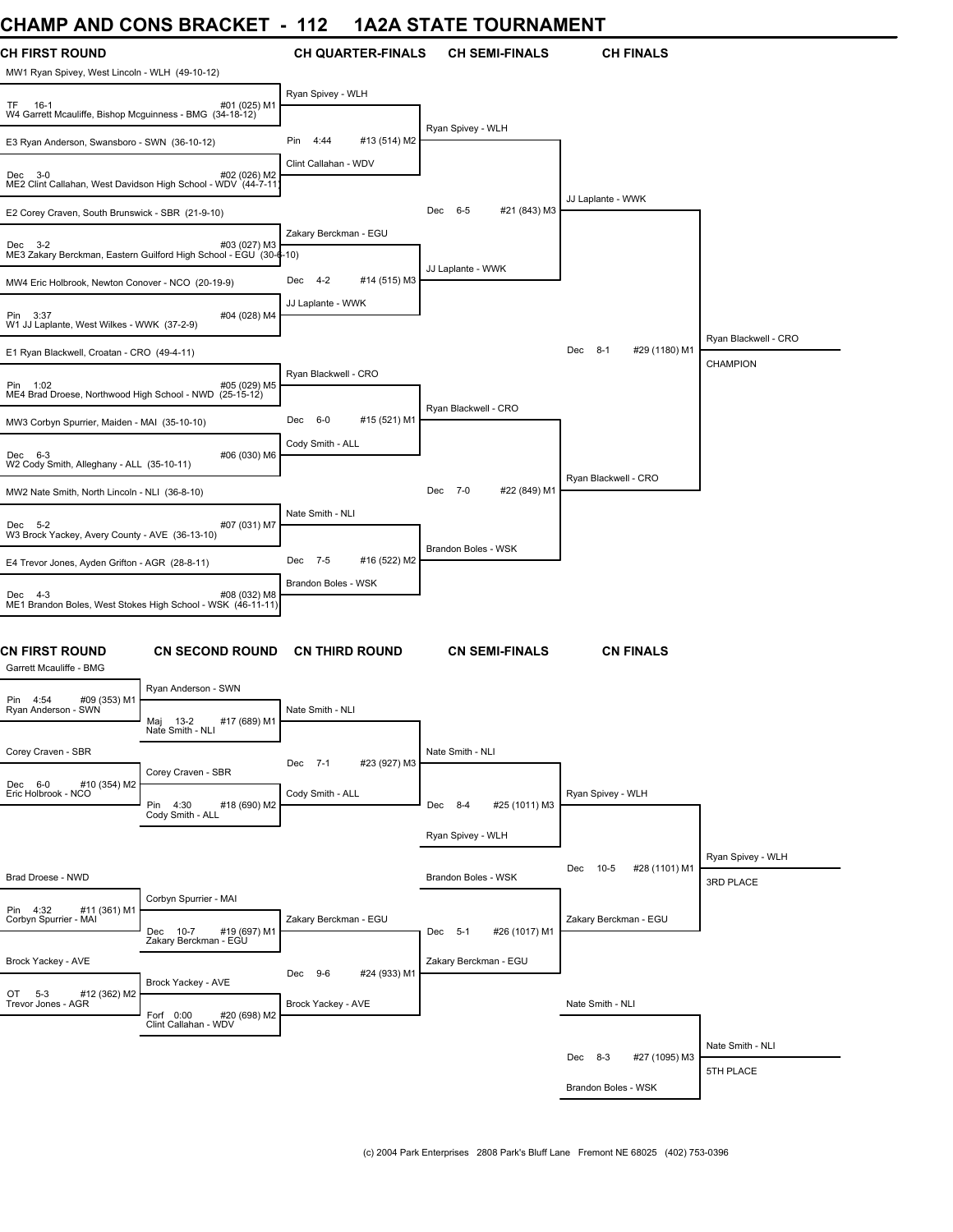## **CHAMP AND CONS BRACKET - 119 1A2A STATE TOURNAMENT**

| <b>UIMME AND VUNJ DRAVNLI</b>                                         |                                                                            | I I J                  |                          |                        | IAZA JIATE TUUNNAMENT |                          |                        |
|-----------------------------------------------------------------------|----------------------------------------------------------------------------|------------------------|--------------------------|------------------------|-----------------------|--------------------------|------------------------|
| <b>CH FIRST ROUND</b><br>E1 Ric Mccutcheon, Topsail - TOP (39-10-10)  |                                                                            |                        | <b>CH QUARTER-FINALS</b> |                        | <b>CH SEMI-FINALS</b> | <b>CH FINALS</b>         |                        |
| Dec 13-8<br>MW4 Austin Setzer, Newton Conover - NCO (42-15-11)        | #01 (049) M1                                                               | Ric Mccutcheon - TOP   |                          |                        |                       |                          |                        |
| ME3 Dustin Champion, Orange High School - ORG (41-17-11)              |                                                                            | Dec 7-3                | #13 (523) M3             | Brandon Harrison - WHE |                       |                          |                        |
| Dec 9-5<br>W2 Brandon Harrison, West Henderson - WHE (39-5-11)        | #02 (050) M2                                                               | Brandon Harrison - WHE |                          |                        |                       |                          |                        |
|                                                                       | ME2 Matt Williams, Cardinal Gibbons High School - CGI (46-3-9)             |                        |                          | OT<br>$10 - 8$         | #21 (850) M2          | Matt Williams - CGI      |                        |
| 19-1<br>TF.<br>W3 Tyler Caldwell, Robbinsville - RBB (40-10-11)       | #03 (051) M3                                                               | Matt Williams - CGI    |                          |                        |                       |                          |                        |
| E4 Daniel Richter, Spring Creek - SCR (26-7-11)                       |                                                                            | OT<br>$8-6$            | #14 (529) M1             | Matt Williams - CGI    |                       |                          |                        |
| TF<br>15-0<br>MW1 Scott Hardiman, Hibriten - HIB (51-3-10)            | #04 (052) M4                                                               | Scott Hardiman - HIB   |                          |                        |                       |                          |                        |
| W1 Eric Evanger, Brevard - BRE (32-7-12)                              |                                                                            |                        |                          |                        |                       | Dec 7-2<br>#29 (1183) M1 | Matt Williams - CGI    |
|                                                                       |                                                                            | Eric Evanger - BRE     |                          |                        |                       |                          | <b>CHAMPION</b>        |
| Dec 3-2                                                               | #05 (053) M5<br>ME4 Zach Hudson, West Davidson High School - WDV (44-8-12) |                        |                          | Eric Evanger - BRE     |                       |                          |                        |
| E3 Elijah Shaul, Croatan - CRO (34-19-11)                             |                                                                            | Dec<br>10-4            | #15 (530) M2             |                        |                       |                          |                        |
| Dec 9-8<br>MW2 Alex Thompson, South Stanly - SSL (36-7-10)            | #06 (054) M6                                                               | Alex Thompson - SSL    |                          |                        |                       | Jeromy Roundtree - SBR   |                        |
| E2 Jeromy Roundtree, South Brunswick - SBR (36-3-11)                  |                                                                            |                        |                          | Dec 8-1                | #22 (851) M3          |                          |                        |
| Dec 3-2<br>MW3 Thomas Lunsford, Bandys - BAN (34-17-10)               | #07 (055) M7                                                               | Jeromy Roundtree - SBR |                          |                        |                       |                          |                        |
| W4 Grant Sawyer, West Wilkes - WWK (36-11-11)                         |                                                                            | 12-10<br>Dec           | #16 (531) M3             | Jeromy Roundtree - SBR |                       |                          |                        |
| 18-2<br>TF.<br>ME1 Dakota Holt, Mcmichael High School - MCM (48-6-12) | #08 (056) M8                                                               | Dakota Holt - MCM      |                          |                        |                       |                          |                        |
| CN FIRST ROUND<br>Austin Setzer - NCO                                 | <b>CN SECOND ROUND</b>                                                     |                        | <b>CN THIRD ROUND</b>    |                        | <b>CN SEMI-FINALS</b> | <b>CN FINALS</b>         |                        |
| Pin 2:08<br>#09 (369) M1                                              | Dustin Champion - ORG                                                      |                        |                          |                        |                       |                          |                        |
| Dustin Champion - ORG                                                 | Dec<br>$8 - 5$<br>#17 (705) M1<br>Dakota Holt - MCM                        | Dustin Champion - ORG  |                          |                        |                       |                          |                        |
| Tyler Caldwell - RBB                                                  |                                                                            | Dec 6-3                | #23 (934) M2             | Dustin Champion - ORG  |                       |                          |                        |
| #10 (370) M2<br>Dec 8-3<br>Daniel Richter - SCR                       | Tyler Caldwell - RBB<br>Dec 8-3<br>#18 (706) M2                            | Alex Thompson - SSL    |                          | Dec 4-2                | #25 (1018) M2         | Dustin Champion - ORG    |                        |
|                                                                       | Alex Thompson - SSL                                                        |                        |                          |                        |                       |                          |                        |
|                                                                       |                                                                            |                        |                          | Brandon Harrison - WHE |                       |                          |                        |
| Zach Hudson - WDV                                                     |                                                                            |                        |                          |                        |                       | Dec 4-2<br>#28 (1103) M3 | Scott Hardiman - HIB   |
|                                                                       | Zach Hudson - WDV                                                          |                        |                          | Eric Evanger - BRE     |                       |                          | 3RD PLACE              |
| #11 (377) M1<br>Dft 0:00<br>Elijah Shaul - CRO                        | Pin 3:48<br>#19 (713) M1                                                   | Scott Hardiman - HIB   |                          | Dec 4-1                | #26 (1019) M3         | Scott Hardiman - HIB     |                        |
| Thomas Lunsford - BAN                                                 | Scott Hardiman - HIB                                                       |                        |                          | Scott Hardiman - HIB   |                       |                          |                        |
|                                                                       | Thomas Lunsford - BAN                                                      | Dec 1-0                | #24 (935) M3             |                        |                       |                          |                        |
| $17-2$<br>#12 (378) M2<br>TF.<br>Grant Sawyer - WWK                   | Dec 8-4<br>#20 (714) M2<br>Ric Mccutcheon - TOP                            | Ric Mccutcheon - TOP   |                          |                        |                       | Brandon Harrison - WHE   |                        |
|                                                                       |                                                                            |                        |                          |                        |                       |                          | Brandon Harrison - WHE |
|                                                                       |                                                                            |                        |                          |                        |                       | Dec 6-2<br>#27 (1102) M2 | 5TH PLACE              |
|                                                                       |                                                                            |                        |                          |                        |                       | Eric Evanger - BRE       |                        |
|                                                                       |                                                                            |                        |                          |                        |                       |                          |                        |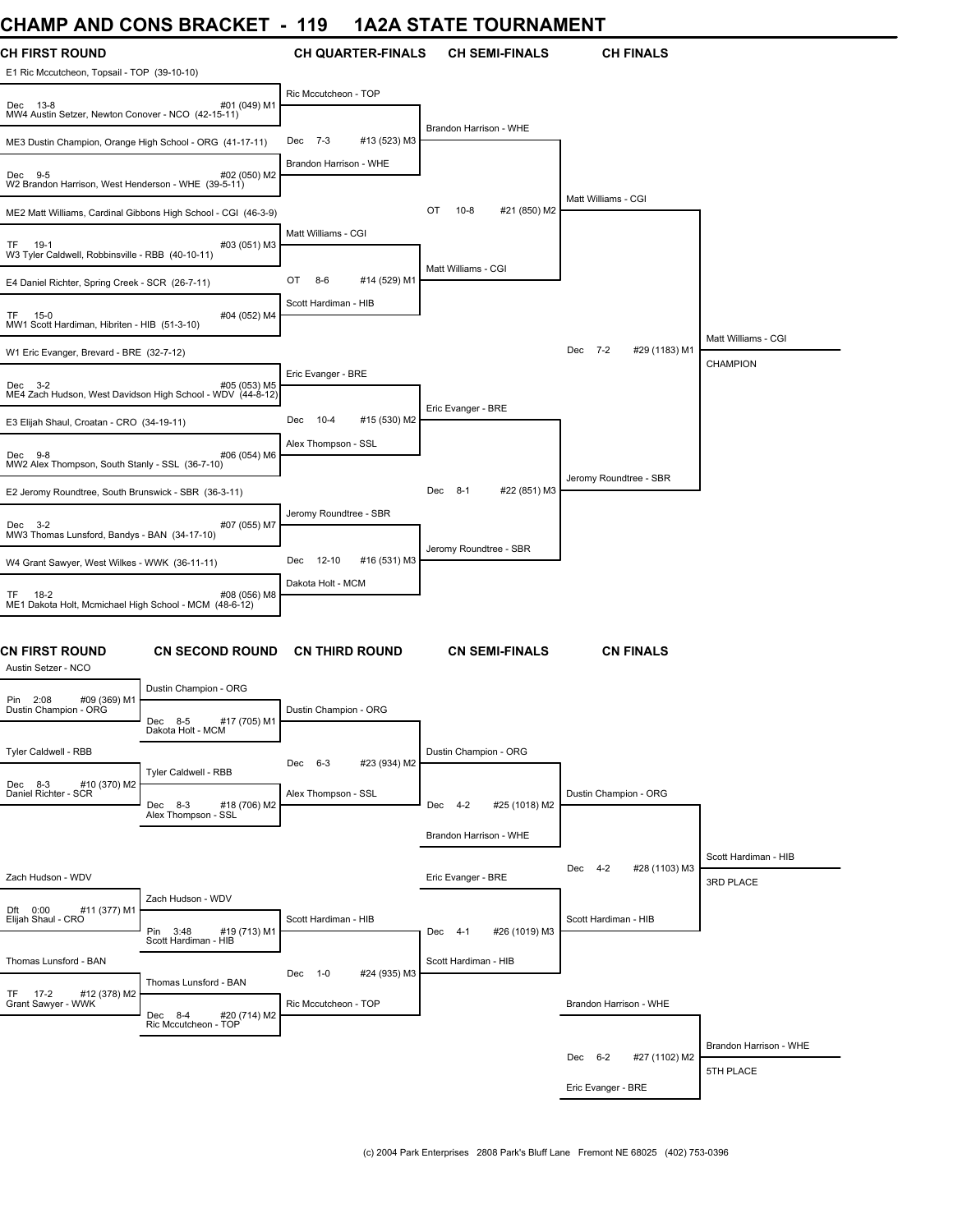## **CHAMP AND CONS BRACKET - 125 1A2A STATE TOURNAMENT**

| CHAINT AND CONS BRACKET                                                        |                                                                        | 149                          | <u>IAZA JIA IE IUUNNAMENI</u> |                                 |                        |
|--------------------------------------------------------------------------------|------------------------------------------------------------------------|------------------------------|-------------------------------|---------------------------------|------------------------|
| <b>CH FIRST ROUND</b><br>ME1 Chris Johnson, Orange High School - ORG (51-4-11) |                                                                        | <b>CH QUARTER-FINALS</b>     | <b>CH SEMI-FINALS</b>         | <b>CH FINALS</b>                |                        |
| Dec 10-3<br>W4 Chandler Gooch, Murphy - MUR (36-8-9)                           | #01 (073) M1                                                           | Chris Johnson - ORG          |                               |                                 |                        |
| E3 James Taylor, Richlands - RIC (25-6-12)                                     |                                                                        | 1:43<br>Pin<br>#13 (537) M1  | Chris Johnson - ORG           |                                 |                        |
| Dec 12-7<br>MW2 Jake Nelson, North Lincoln - NLI (35-5-10)                     | #02 (074) M2                                                           | James Taylor - RIC           |                               |                                 |                        |
| E2 Keyvin Dixon, North Pitt - NPT (30-6-12)                                    |                                                                        |                              | Dec 7-1<br>#21 (857) M1       | Chris Johnson - ORG             |                        |
| Dec 11-6<br>MW3 Logan Orr, Ashe County - ASH (36-5-12)                         | #03 (075) M3                                                           | Logan Orr - ASH              |                               |                                 |                        |
|                                                                                | ME4 Carlos Hernandez, East Montgomery High School - EMO (40-12012)2:37 | #14 (538) M2                 | Logan Orr - ASH               |                                 |                        |
| Dec 9-4<br>W1 Johnathan Mchone, North Stokes - NSK (26-8-10)                   | #04 (076) M4                                                           | Carlos Hernandez - EMO       |                               |                                 |                        |
| E1 Joey Williams, Dixon - DIX (32-10-10)                                       |                                                                        |                              |                               | $3 - 2$<br>#29 (1186) M1<br>Dec | Chris Johnson - ORG    |
|                                                                                |                                                                        | Cesar Pena - SCN             |                               |                                 | <b>CHAMPION</b>        |
| Dec 11-4<br>MW4 Cesar Pena, Surry Central - SCN (43-8-10)                      | #05 (077) M5                                                           |                              |                               |                                 |                        |
| ME3 Mitch Overton, West Stokes High School - WSK (53-10-11)                    |                                                                        | TF<br>$16-1$<br>#15 (539) M3 | Mitch Overton - WSK           |                                 |                        |
| Maj 15-4<br>W2 Scott Pena, West Wilkes - WWK (32-8-12)                         | #06 (078) M6                                                           | Mitch Overton - WSK          |                               |                                 |                        |
| ME2 Quinton Mins, Atkins High School - ATK (25-3-12)                           |                                                                        |                              | #22 (858) M2<br>Dec<br>6-3    | Mitch Overton - WSK             |                        |
| Maj 10-2<br>W3 Allen Bice, West Henderson - WHE (31-10-11)                     | #07 (079) M7                                                           | Quinton Mins - ATK           |                               |                                 |                        |
| E4 David Croft, Topsail - TOP (32-13-11)                                       |                                                                        | Dec 4-3<br>#16 (545) M1      | Cohl Fulk - MTP               |                                 |                        |
| Maj 9-0<br>MW1 Cohl Fulk, Mt Pleasant - MTP (44-5-9)                           | #08 (080) M8                                                           | Cohl Fulk - MTP              |                               |                                 |                        |
| CN FIRST ROUND<br>Chandler Gooch - MUR                                         | <b>CN SECOND ROUND</b>                                                 | <b>CN THIRD ROUND</b>        | <b>CN SEMI-FINALS</b>         | <b>CN FINALS</b>                |                        |
| Dec 7-1<br>#09 (385) M1                                                        | Jake Nelson - NLI                                                      |                              |                               |                                 |                        |
| Jake Nelson - NLI                                                              | Dec 7-0<br>#17 (721) M1<br>Quinton Mins - ATK                          | Quinton Mins - ATK           |                               |                                 |                        |
| Keyvin Dixon - NPT                                                             |                                                                        | Pin 1:20<br>#23 (941) M1     | Quinton Mins - ATK            |                                 |                        |
| Dec 8-7 #10 (386) M2<br>Johnathan Mchone - NSK                                 | Johnathan Mchone - NSK<br>OT 12-7<br>#18 (722) M2<br>Cesar Pena - SCN  | Johnathan Mchone - NSK       | Dec 4-0<br>#25 (1025) M1      | Quinton Mins - ATK              |                        |
|                                                                                |                                                                        |                              | Logan Orr - ASH               |                                 |                        |
|                                                                                |                                                                        |                              |                               |                                 | Cohl Fulk - MTP        |
| Joey Williams - DIX                                                            |                                                                        |                              | Cohl Fulk - MTP               | Dec 7-0<br>#28 (1110) M2        | 3RD PLACE              |
| #11 (393) M1<br>Dec 11-7                                                       | Joey Williams - DIX                                                    |                              |                               |                                 |                        |
| Scott Pena - WWK                                                               | #19 (729) M1<br>Dec 4-0                                                | Carlos Hernandez - EMO       | #26 (1026) M2<br>Dec 4-2      | Cohl Fulk - MTP                 |                        |
| Allen Bice - WHE                                                               | Carlos Hernandez - EMO                                                 |                              | Carlos Hernandez - EMO        |                                 |                        |
|                                                                                | David Croft - TOP                                                      | Dec 7-1<br>#24 (942) M2      |                               |                                 |                        |
| Dec 6-2<br>David Croft - TOP<br>#12 (394) M2                                   | Dec 6-2<br>#20 (730) M2<br>James Taylor - RIC                          | David Croft - TOP            |                               | Logan Orr - ASH                 |                        |
|                                                                                |                                                                        |                              |                               |                                 | Carlos Hernandez - EMO |
|                                                                                |                                                                        |                              |                               | #27 (1109) M1<br>Pin 2:40       | 5TH PLACE              |
|                                                                                |                                                                        |                              |                               | Carlos Hernandez - EMO          |                        |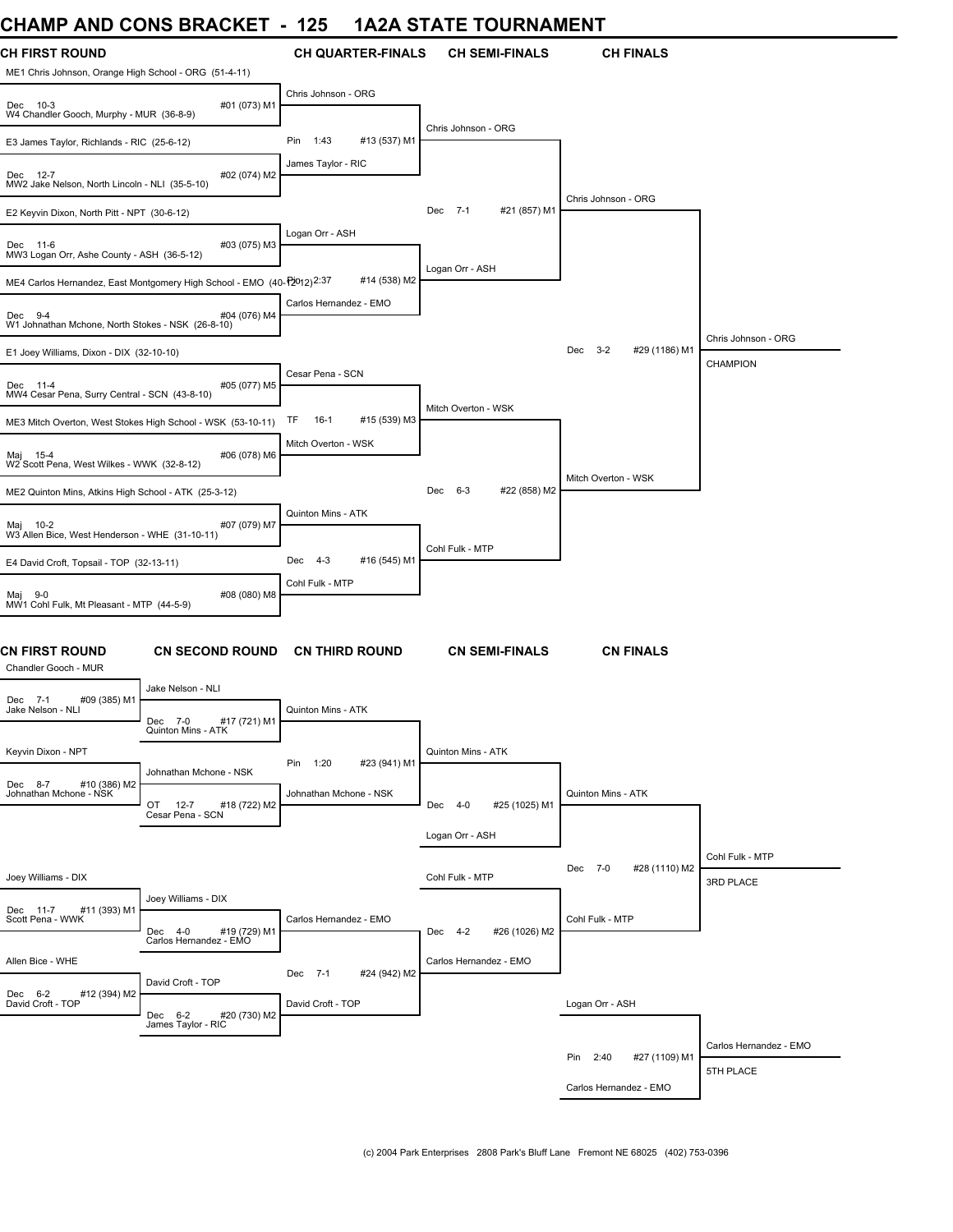## **CHAMP AND CONS BRACKET - 130 1A2A STATE TOURNAMENT**

| ᄓᇅᇅ                                                                                  | <b>AIND ACINA DIVANILE</b>                        | טטו                    |                          | IAZA STATE TOONNAMENT |                       |                                 |                     |
|--------------------------------------------------------------------------------------|---------------------------------------------------|------------------------|--------------------------|-----------------------|-----------------------|---------------------------------|---------------------|
| <b>CH FIRST ROUND</b><br>ME1 Will Weekly, Ledford Senior High School - LED (49-6-12) |                                                   |                        | <b>CH QUARTER-FINALS</b> |                       | <b>CH SEMI-FINALS</b> | <b>CH FINALS</b>                |                     |
| Maj 16-5<br>W4 Brandon Higgins, Madison - MAD (34-13-12)                             | #01 (097) M1                                      | Will Weekly - LED      |                          |                       |                       |                                 |                     |
| E3 Philip Mueller, Louisburg - LBG (50-6-10)                                         |                                                   | $-5-2$<br>Dec          | #13 (546) M2             | Will Weekly - LED     |                       |                                 |                     |
| Dec 4-1<br>MW2 Mathew Gatien, South Stanly - SSL (41-7-11)                           | #02 (098) M2                                      | Philip Mueller - LBG   |                          |                       |                       |                                 |                     |
| E2 Kevion Dixon, North Pitt - NPT (31-7-12)                                          |                                                   |                        |                          | Dec 7-4               | #21 (859) M3          | James Norman - ORG              |                     |
| Pin 1:38<br>MW3 Tyler Smith, West Lincoln - WLH (35-9-11)                            | #03 (099) M3                                      | Tyler Smith - WLH      |                          |                       |                       |                                 |                     |
| ME4 James Norman, Orange High School - ORG (48-11-12)                                |                                                   | 5:57<br>Pin            | #14 (547) M3             | James Norman - ORG    |                       |                                 |                     |
| Dec 2-0<br>W1 Enrique Vera, North Henderson - NHE (24-7-11)                          | #04 (100) M4                                      | James Norman - ORG     |                          |                       |                       |                                 |                     |
|                                                                                      |                                                   |                        |                          |                       |                       |                                 | James Norman - ORG  |
| E1 Michael Melin, Croatan - CRO (52-6-11)                                            |                                                   |                        |                          |                       |                       | Dec<br>$12-5$<br>#29 (1189) M1  | <b>CHAMPION</b>     |
| Dec 8-4<br>MW4 Zach Leggett, North Stanly - NSL (26-6-11)                            | #05 (101) M5                                      | Michael Melin - CRO    |                          | Joseph Figueroa - SLB |                       |                                 |                     |
| W3 Nick Sgroi, Bishop Mcguinness - BMG (42-10-10)                                    |                                                   | Dec 7-5                | #15 (553) M1             |                       |                       |                                 |                     |
| Mai 17-3<br>ME2 Joseph Figueroa, Salisbury High School - SLB (37-6-11)               | #06 (102) M6                                      | Joseph Figueroa - SLB  |                          |                       |                       |                                 |                     |
| W2 Ethan Peterson, Mitchell - MIT (43-8-12)                                          |                                                   |                        |                          | 15-11<br>Dec          | #22 (865) M1          | Joseph Figueroa - SLB           |                     |
|                                                                                      |                                                   | Chance Smith - MCM     |                          |                       |                       |                                 |                     |
| Pin 1:17<br>ME3 Chance Smith, Mcmichael High School - MCM (46-10-10)                 | #07 (103) M7                                      |                        |                          |                       |                       |                                 |                     |
| E4 Kyle Proulx, Topsail - TOP (24-9-11)                                              |                                                   | $1 - 0$<br>Dec         | #16 (554) M2             | Chance Smith - MCM    |                       |                                 |                     |
| Maj 12-3<br>MW1 Darrell Gledhill, Mt Pleasant - MTP (37-12-12)                       | #08 (104) M8                                      | Darrell Gledhill - MTP |                          |                       |                       |                                 |                     |
| CN FIRST ROUND<br>Brandon Higgins - MAD                                              | CN SECOND ROUND CN THIRD ROUND                    |                        |                          |                       | <b>CN SEMI-FINALS</b> | <b>CN FINALS</b>                |                     |
|                                                                                      | Mathew Gatien - SSL                               |                        |                          |                       |                       |                                 |                     |
| #09 (395) M3<br>Dec 7-0<br>Mathew Gatien - SSL                                       | #17 (731) M3<br>Dec 7-1<br>Darrell Gledhill - MTP | Darrell Gledhill - MTP |                          |                       |                       |                                 |                     |
| Kevion Dixon - NPT                                                                   |                                                   | Dec 8-6                | #23 (943) M3             | Michael Melin - CRO   |                       |                                 |                     |
| #10 (401) M1<br>Dec 6-1                                                              | Enrique Vera - NHE                                |                        |                          |                       |                       |                                 |                     |
| Enrique Vera - NHE                                                                   | Dec 5-4<br>#18 (737) M1                           | Michael Melin - CRO    |                          | Dec 4-0               | #25 (1027) M3         | Michael Melin - CRO             |                     |
|                                                                                      | Michael Melin - CRO                               |                        |                          |                       |                       |                                 |                     |
|                                                                                      |                                                   |                        |                          | Will Weekly - LED     |                       |                                 |                     |
|                                                                                      |                                                   |                        |                          |                       |                       | $4 - 2$<br>#28 (1117) M1<br>Dec | Michael Melin - CRO |
| Zach Leggett - NSL                                                                   |                                                   |                        |                          | Chance Smith - MCM    |                       |                                 | 3RD PLACE           |
| Dec 2-0<br>#11 (402) M2<br>Nick Sgroi - BMG                                          | Nick Sgroi - BMG                                  | Nick Sgroi - BMG       |                          |                       |                       | Philip Mueller - LBG            |                     |
|                                                                                      | Pin 4:39<br>#19 (738) M2<br>Tyler Smith - WLH     |                        |                          | Dft 0:00              | #26 (1033) M1         |                                 |                     |
| Ethan Peterson - MIT                                                                 |                                                   |                        |                          | Philip Mueller - LBG  |                       |                                 |                     |
|                                                                                      | Ethan Peterson - MIT                              | Dec 6-4                | #24 (949) M1             |                       |                       |                                 |                     |
| TF 17-1 #<br>Kyle Proulx - TOP<br>#12 (403) M3                                       | #20 (739) M3<br>Dec 7-5<br>Philip Mueller - LBG   | Philip Mueller - LBG   |                          |                       |                       | Will Weekly - LED               |                     |
|                                                                                      |                                                   |                        |                          |                       |                       |                                 | Will Weekly - LED   |
|                                                                                      |                                                   |                        |                          |                       |                       | Dft 0:00<br>#27 (1111) M3       | 5TH PLACE           |
|                                                                                      |                                                   |                        |                          |                       |                       | Chance Smith - MCM              |                     |
|                                                                                      |                                                   |                        |                          |                       |                       |                                 |                     |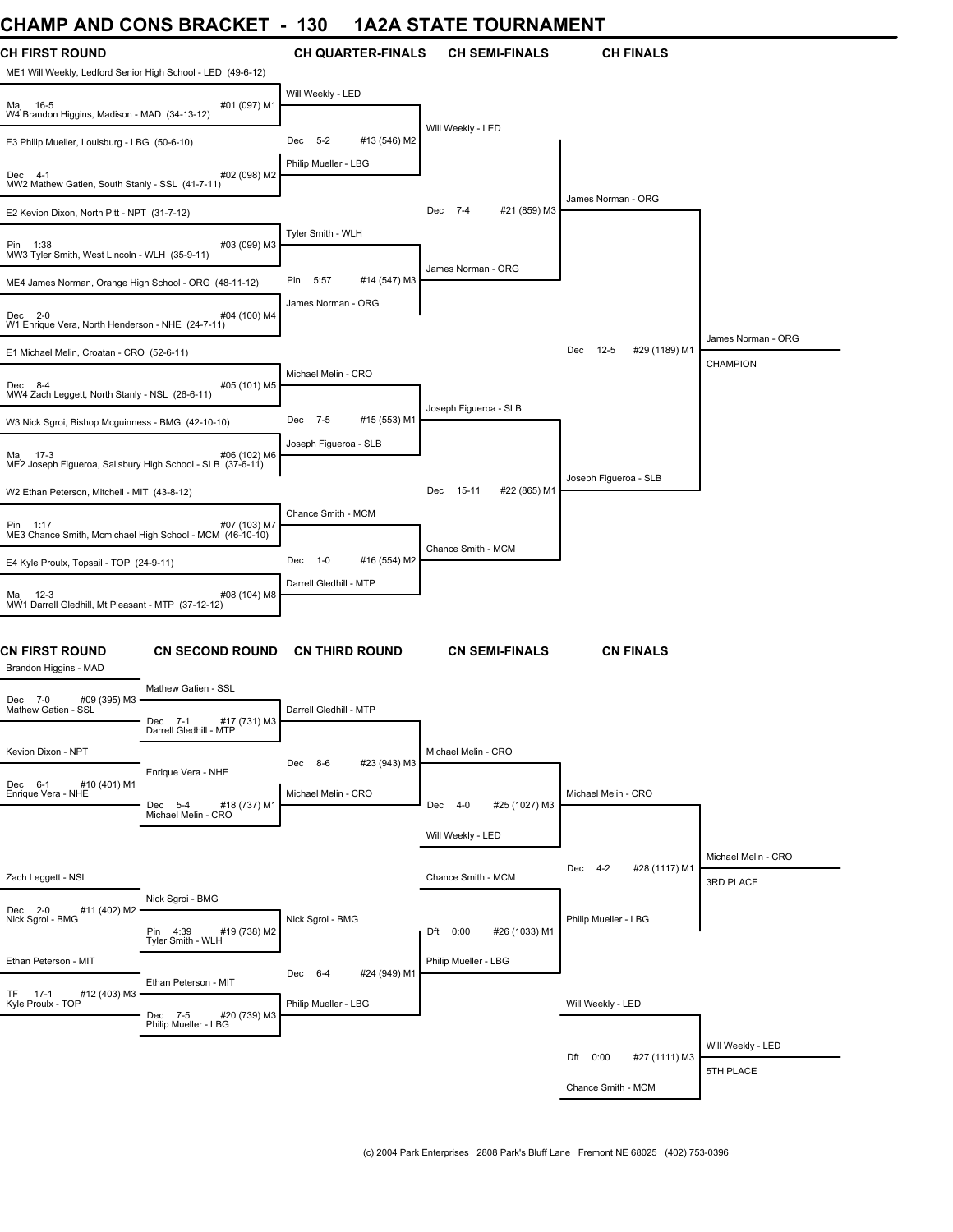## **CHAMP AND CONS BRACKET - 135 1A2A STATE TOURNAMENT**

| CHAINF AND CONS DRACKET                                        |                                                                      | າວວ<br>IAZA SIAIE              | <b>I UUNIVAIVIEIV I</b>        |                                |                     |
|----------------------------------------------------------------|----------------------------------------------------------------------|--------------------------------|--------------------------------|--------------------------------|---------------------|
| CH FIRST ROUND<br>MW1 Zack Eller, North Wilkes - NWI (40-8-11) |                                                                      | <b>CH QUARTER-FINALS</b>       | <b>CH SEMI-FINALS</b>          | <b>CH FINALS</b>               |                     |
| Pin 4:42<br>E4 Patrick Kolb, Richlands - RIC (29-10-12)        | #01 (121) M1                                                         | Zack Eller - NWI               |                                |                                |                     |
|                                                                | ME3 Daniel Griffin, Central Davidson High School - CDA (33-11-12)Dec | $3 - 2$<br>#13 (555) M3        | Erik Messick - RBB             |                                |                     |
| Pin 3:37<br>W2 Erik Messick, Robbinsville - RBB (42-9-11)      | #02 (122) M2                                                         | Erik Messick - RBB             |                                |                                |                     |
| ME2 James Rodgers, Orange High School - ORG (41-18-12)         |                                                                      |                                | #21 (866) M2<br>Dec<br>4-3     | Mamour Camara - LBG            |                     |
| Dec 7-1<br>W3 Devin Nichols, West Wilkes - WWK (40-5-11)       | #03 (123) M3                                                         | Devin Nichols - WWK            |                                |                                |                     |
| MW4 Chris Murray, North Surry - NSU (35-9-11)                  |                                                                      | Dec<br>$6 - 4$<br>#14 (561) M1 | Mamour Camara - LBG            |                                |                     |
| TF 17-1<br>E1 Mamour Camara, Louisburg - LBG (58-0-12)         | #04 (124) M4                                                         | Mamour Camara - LBG            |                                |                                |                     |
|                                                                | ME1 Sadrac Rodriguez, East Montgomery High School - EMO (32-5-12)    |                                |                                | Dec<br>$15-9$<br>#29 (1192) M1 | Mamour Camara - LBG |
|                                                                |                                                                      | Sadrac Rodriguez - EMO         |                                |                                | CHAMPION            |
| Dec 9-2<br>W4 Brandon Reece, Pisgah - PIS (32-12-11)           | #05 (125) M5                                                         |                                | Charlie Avis - NCO             |                                |                     |
| MW3 Charlie Avis, Newton Conover - NCO (51-15-12)              |                                                                      | 11-10<br>#15 (562) M2<br>Dec   |                                |                                |                     |
| Dec 11-6<br>E2 Shane Brinn, Manteo - MAN (37-7-11)             | #06 (126) M6                                                         | Charlie Avis - NCO             |                                |                                |                     |
| MW2 Taylor Barber, West Lincoln - WLH (45-10-11)               |                                                                      |                                | Dec<br>$7 - 4$<br>#22 (867) M3 | Michael Williams - WHE         |                     |
| Maj 11-0<br>E3 Sam Mccauley, Croatan - CRO (46-16-10)          | #07 (127) M7                                                         | Sam Mccauley - CRO             |                                |                                |                     |
|                                                                |                                                                      | $10 - 2$<br>#16 (563) M3       | Michael Williams - WHE         |                                |                     |
|                                                                | ME4 Alex Olinger, Cardinal Gibbons High School - CGI (44-11-12) Maj  | Michael Williams - WHE         |                                |                                |                     |
| Dec 8-2<br>W1 Michael Williams, West Henderson - WHE (20-3-12) | #08 (128) M8                                                         |                                |                                |                                |                     |
| CN FIRST ROUND<br>Patrick Kolb - RIC                           | <b>CN SECOND ROUND</b>                                               | <b>CN THIRD ROUND</b>          | <b>CN SEMI-FINALS</b>          | <b>CN FINALS</b>               |                     |
| #09 (409) M1<br>Dec 4-3                                        | Patrick Kolb - RIC                                                   |                                |                                |                                |                     |
| Daniel Griffin - CDA                                           | Maj 10-2<br>#17 (745) M1<br>Sam Mccauley - CRO                       | Sam Mccauley - CRO             |                                |                                |                     |
| James Rodgers - ORG                                            |                                                                      | #23 (950) M2<br>Dec 10-3       | James Rodgers - ORG            |                                |                     |
| Pin 4:38<br>#10 (410) M2                                       | James Rodgers - ORG                                                  |                                |                                |                                |                     |
| Chris Murray - NSU                                             | Dec 3-2<br>#18 (746) M2                                              | James Rodgers - ORG            | Pin 2:27<br>#25 (1034) M2      | Erik Messick - RBB             |                     |
|                                                                | Sadrac Rodriguez - EMO                                               |                                | Erik Messick - RBB             |                                |                     |
|                                                                |                                                                      |                                |                                |                                | Erik Messick - RBB  |
| Brandon Reece - PIS                                            |                                                                      |                                | Charlie Avis - NCO             | #28 (1119) M3<br>Maj 15-4      | 3RD PLACE           |
|                                                                | Shane Brinn - MAN                                                    |                                |                                |                                |                     |
| #11 (411) M3<br>Dec 5-1<br>Shane Brinn - MAN                   | #19 (747) M3<br>Dec 4-2<br>Devin Nichols - WWK                       | Shane Brinn - MAN              | #26 (1035) M3<br>Dec 6-2       | Charlie Avis - NCO             |                     |
| Taylor Barber - WLH                                            |                                                                      |                                | Shane Brinn - MAN              |                                |                     |
|                                                                | Alex Olinger - CGI                                                   | Dec 5-1<br>#24 (951) M3        |                                |                                |                     |
| Dec 7-1<br>#12 (417) M1<br>Alex Olinger - CGI                  | OT 7-5<br>#20 (753) M1<br>Zack Eller - NWI                           | Alex Olinger - CGI             |                                | James Rodgers - ORG            |                     |
|                                                                |                                                                      |                                |                                |                                | Shane Brinn - MAN   |
|                                                                |                                                                      |                                |                                | Dec 6-4<br>#27 (1118) M2       | 5TH PLACE           |
|                                                                |                                                                      |                                |                                | Shane Brinn - MAN              |                     |
|                                                                |                                                                      |                                |                                |                                |                     |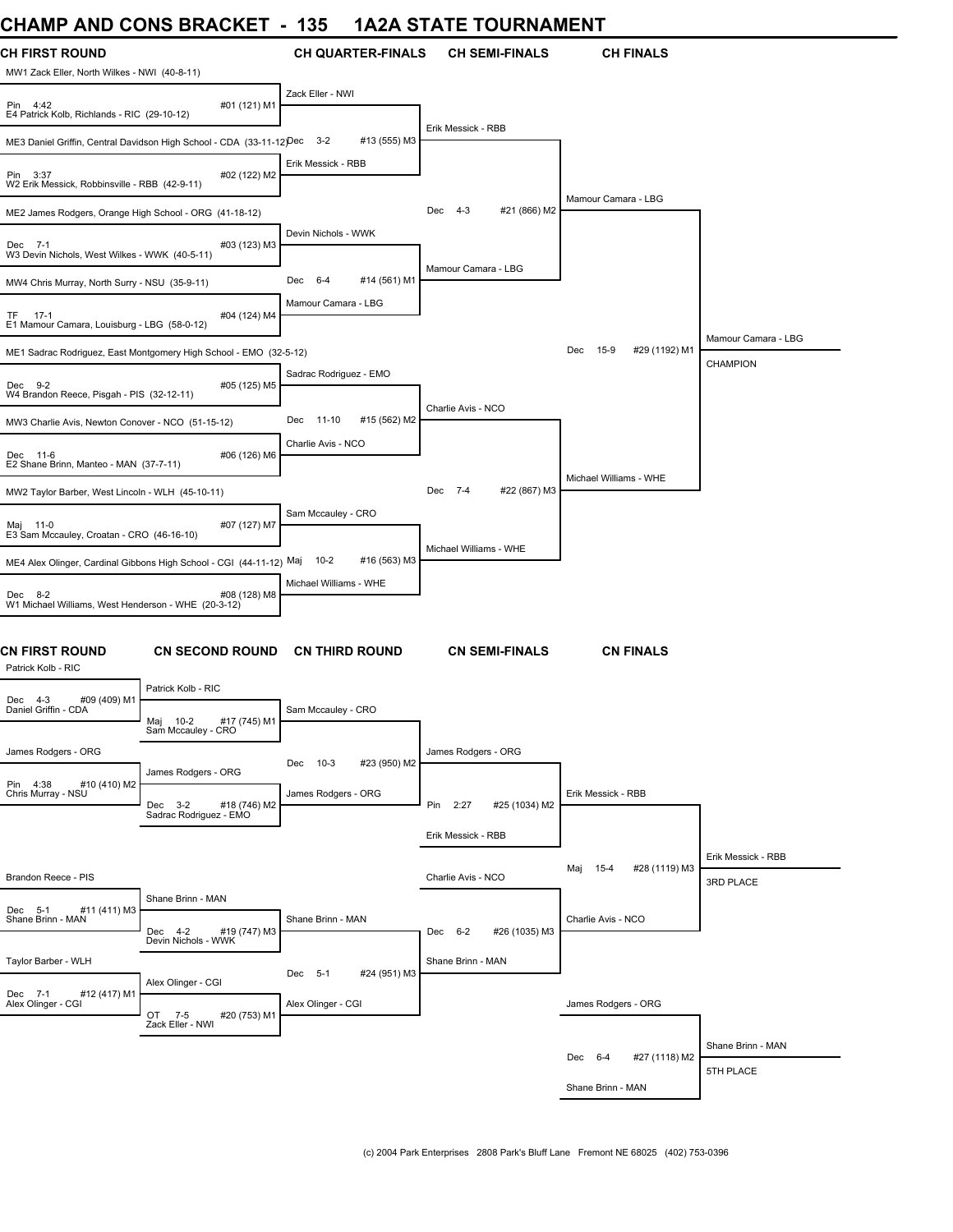## **CHAMP AND CONS BRACKET - 140 1A2A STATE TOURNAMENT**

| UNAIVIF AIND UUNJ DRAUNET                                                            |                                                    | 14V                      |              | IAZA JIA IE IUUNNAMENI        |                          |                   |
|--------------------------------------------------------------------------------------|----------------------------------------------------|--------------------------|--------------|-------------------------------|--------------------------|-------------------|
| <b>CH FIRST ROUND</b><br>ME1 Ronta Burgess, Thomasville High School - TVL (38-13-10) |                                                    | <b>CH QUARTER-FINALS</b> |              | <b>CH SEMI-FINALS</b>         | <b>CH FINALS</b>         |                   |
| Dec 10-8<br>E4 David Turner, South Lenoir - SLN (28-9-12)                            | #01 (145) M1                                       | Ronta Burgess - TVL      |              |                               |                          |                   |
| W3 Jordan West, North Henderson - NHE (34-17-11)                                     |                                                    | Pin<br>3:47              | #13 (569) M1 | Felix Soto - SHL              |                          |                   |
| Pin 4:53<br>MW2 Felix Soto, Shelby - SHL (29-9-11)                                   | #02 (146) M2                                       | Felix Soto - SHL         |              |                               |                          |                   |
| W2 Joshua Thomas, Mount Airy - MTA (33-9-10)                                         |                                                    |                          |              | #21 (873) M1<br>OT<br>$3 - 1$ | Aaron Scott - ASH        |                   |
| Pin 3:41<br>MW3 Aaron Scott, Ashe County - ASH (43-2-11)                             | #03 (147) M3                                       | Aaron Scott - ASH        |              |                               |                          |                   |
| ME4 Tyrone Mason, Orange High School - ORG (27-14-9)                                 |                                                    | Dec 2-1                  | #14 (570) M2 | Aaron Scott - ASH             |                          |                   |
| RC<br>$1 - 1$<br>E1 CC Wright, Croatan - CRO (49-7-11)                               | #04 (148) M4                                       | CC Wright - CRO          |              |                               |                          |                   |
| W1 Jeff Updike, Hayesville - HAY (32-3-12)                                           |                                                    |                          |              |                               | Dec 7-3<br>#29 (1195) M1 | Aaron Scott - ASH |
| Dec 11-6<br>MW4 Matthew Owensby, Newton Conover - NCO (57-9-12)                      | #05 (149) M5                                       | Matthew Owensby - NCO    |              |                               |                          | CHAMPION          |
| E3 Richard Bateman, Manteo - MAN (41-4-12)                                           |                                                    | Dec 6-3                  | #15 (571) M3 | Richard Bateman - MAN         |                          |                   |
| Dec 6-4<br>ME2 Tyler Martin, Ledford Senior High School - LED (45-13-12)             | #06 (150) M6                                       | Richard Bateman - MAN    |              |                               |                          |                   |
| E2 Ahmadou Camara, Louisburg - LBG (54-4-10)                                         |                                                    |                          |              | #22 (874) M2<br>Dec<br>10-6   | Richard Bateman - MAN    |                   |
| Dec 12-10<br>ME3 Tre Jackson, Salisbury High School - SLB (38-10-10)                 | #07 (151) M7                                       | Tre Jackson - SLB        |              |                               |                          |                   |
| W4 Patrick Preudhomme, Bishop Mcguinness - BMG (37-14-12)                            |                                                    | 5:50<br>Pin              | #16 (577) M1 | Nick Albertson - MTP          |                          |                   |
| Pin 5:48<br>MW1 Nick Albertson, Mt Pleasant - MTP (44-4-12)                          | #08 (152) M8                                       | Nick Albertson - MTP     |              |                               |                          |                   |
| CN FIRST ROUND<br>David Turner - SLN                                                 | <b>CN SECOND ROUND</b>                             | <b>CN THIRD ROUND</b>    |              | <b>CN SEMI-FINALS</b>         | <b>CN FINALS</b>         |                   |
| #09 (418) M2<br>Dec 6-4                                                              | David Turner - SLN                                 |                          |              |                               |                          |                   |
| Jordan West - NHE                                                                    | OT<br>$8 - 6$<br>#17 (754) M2<br>Tre Jackson - SLB | Tre Jackson - SLB        |              |                               |                          |                   |
| Joshua Thomas - MTA                                                                  |                                                    | OT<br>$3-1$              | #23 (957) M1 | Tre Jackson - SLB             |                          |                   |
| Pin 1:48<br>#10 (419) M3<br>Tyrone Mason - ORG                                       | Joshua Thomas - MTA<br>Dec 10-5<br>#18 (755) M3    | Matthew Owensby - NCO    |              | Dec 5-2<br>#25 (1041) M1      | Felix Soto - SHL         |                   |
|                                                                                      | Matthew Owensby - NCO                              |                          |              | Felix Soto - SHL              |                          |                   |
|                                                                                      |                                                    |                          |              |                               | Dec 3-2<br>#28 (1126) M2 | CC Wright - CRO   |
| Jeff Updike - HAY                                                                    |                                                    |                          |              | Nick Albertson - MTP          |                          | 3RD PLACE         |
| #11 (425) M1<br>Maj 8-0<br>Tyler Martin - LED                                        | Jeff Updike - HAY<br>Dec 8-3<br>#19 (761) M1       | CC Wright - CRO          |              | Dec 3-2<br>#26 (1042) M2      | CC Wright - CRO          |                   |
|                                                                                      | CC Wright - CRO                                    |                          |              |                               |                          |                   |
| Ahmadou Camara - LBG                                                                 | Ahmadou Camara - LBG                               | Dec 9-2                  | #24 (958) M2 | CC Wright - CRO               |                          |                   |
| Pin 4:35<br>#12 (426) M2<br>Patrick Preudhomme - BMG                                 | Dec 5-4<br>#20 (762) M2<br>Ronta Burgess - TVL     | Ronta Burgess - TVL      |              |                               | Tre Jackson - SLB        |                   |
|                                                                                      |                                                    |                          |              |                               |                          | Tre Jackson - SLB |
|                                                                                      |                                                    |                          |              |                               | Dec 8-5<br>#27 (1125) M1 | 5TH PLACE         |
|                                                                                      |                                                    |                          |              |                               | Nick Albertson - MTP     |                   |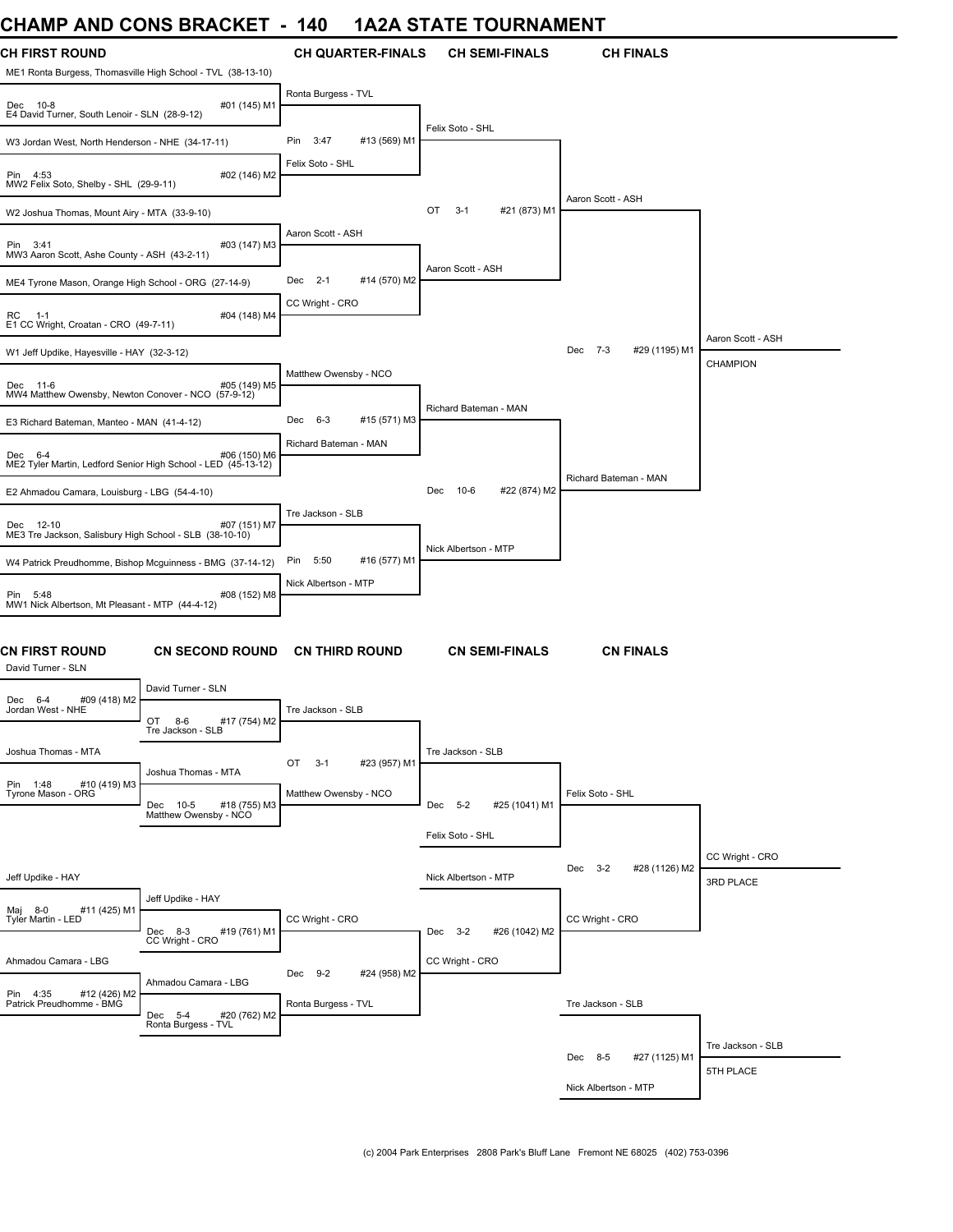## **CHAMP AND CONS BRACKET - 145 1A2A STATE TOURNAMENT**

| и і міг                                                                  | <b>AIND ANIMA DIVANILI</b>                                     |                         |                          |                         | IAZA STATE TOONNAMENT |                                |                         |
|--------------------------------------------------------------------------|----------------------------------------------------------------|-------------------------|--------------------------|-------------------------|-----------------------|--------------------------------|-------------------------|
| <b>CH FIRST ROUND</b><br>E1 Joshua Holmes, Rosewood - RSW (49-3-12)      |                                                                |                         | <b>CH QUARTER-FINALS</b> |                         | <b>CH SEMI-FINALS</b> | <b>CH FINALS</b>               |                         |
| Pin 0:31<br>W4 ED Lyda, Brevard - BRE (33-9-12)                          | #01 (169) M1                                                   | Joshua Holmes - RSW     |                          |                         |                       |                                |                         |
| ME3 Brandon Rollins, Franklinton High School - FTN (29-7-10)             |                                                                | 11-9<br>Dec             | #13 (578) M2             | Joshua Holmes - RSW     |                       |                                |                         |
| Maj 10-0<br>MW2 Damond Kelly, Albemarle - ALB (31-4-11)                  | #02 (170) M2                                                   | Damond Kelly - ALB      |                          |                         |                       |                                |                         |
|                                                                          |                                                                |                         |                          | 10-6<br>Dec             | #21 (875) M3          | Joshua Holmes - RSW            |                         |
|                                                                          | ME2 Jake Johnson, Central Davidson High School - CDA (37-8-10) | Jake Johnson - CDA      |                          |                         |                       |                                |                         |
| Maj 9-0<br>MW3 Ian Rogers, Shelby - SHL (24-14-12)                       | #03 (171) M3                                                   |                         |                          | Nick Hehner - POL       |                       |                                |                         |
| E4 Isaac Toler, Croatan - CRO (25-13-10)                                 |                                                                | $3 - 2$<br>Dec          | #14 (579) M3             |                         |                       |                                |                         |
| Pin 3:53<br>W1 Nick Hehner, Polk County - POL (34-5-12)                  | #04 (172) M4                                                   | Nick Hehner - POL       |                          |                         |                       |                                |                         |
| MW1 Brad Owens, West Lincoln - WLH (55-4-12)                             |                                                                |                         |                          |                         |                       | Pin<br>1:25<br>#29 (1198) M1   | Remington Jarrett - ORG |
|                                                                          |                                                                | Brad Owens - WLH        |                          |                         |                       |                                | <b>CHAMPION</b>         |
| Pin 1:39<br>ME4 Daniel Britt, Durham School Of The Arts - DSA (30-12-10) | #05 (173) M5                                                   |                         |                          | Brad Owens - WLH        |                       |                                |                         |
| E3 Jeremy Schwisow, Dixon - DIX (46-7-12)                                |                                                                | Dec 7-3                 | #15 (585) M1             |                         |                       |                                |                         |
| Forf 0:00<br>W2 Zach Whitman, Rosman - RSM (20-4-12)                     | #06 (174) M6                                                   | Jeremy Schwisow - DIX   |                          |                         |                       |                                |                         |
| E2 Ryan Pippen, Pasquotank - PAS (29-2-11)                               |                                                                |                         |                          | 6-3<br>Dec              | #22 (881) M1          | Remington Jarrett - ORG        |                         |
| Dec 11-4                                                                 | #07 (175) M7                                                   | Ryan Pippen - PAS       |                          |                         |                       |                                |                         |
| W3 Collin Eichhorn, Bishop Mcguinness - BMG (38-12-10)                   |                                                                |                         |                          | Remington Jarrett - ORG |                       |                                |                         |
| MW4 Michael Prouty, North Wilkes - NWI (45-7-12)                         |                                                                | 1:32<br>Pin             | #16 (586) M2             |                         |                       |                                |                         |
| Dec 8-2<br>ME1 Remington Jarrett, Orange High School - ORG (48-7-12)     | #08 (176) M8                                                   | Remington Jarrett - ORG |                          |                         |                       |                                |                         |
| <b>CN FIRST ROUND</b><br>ED Lyda - BRE                                   | <b>CN SECOND ROUND</b>                                         |                         | <b>CN THIRD ROUND</b>    |                         | <b>CN SEMI-FINALS</b> | <b>CN FINALS</b>               |                         |
|                                                                          | ED Lyda - BRE                                                  |                         |                          |                         |                       |                                |                         |
| #09 (427) M3<br>Pin 5:59<br>Brandon Rollins - FTN                        | #17 (763) M3<br>Dec<br>8-4<br>Ryan Pippen - PAS                | Ryan Pippen - PAS       |                          |                         |                       |                                |                         |
| lan Rogers - SHL                                                         |                                                                |                         |                          | Ryan Pippen - PAS       |                       |                                |                         |
|                                                                          | lan Rogers - SHL                                               | Dec 5-4                 | #23 (959) M3             |                         |                       |                                |                         |
| #10 (433) M1<br>Pin 4:47<br>Isaac Toler - CRO                            | Pin 4:09<br>#18 (769) M1                                       | Jeremy Schwisow - DIX   |                          | $9 - 0$<br>Maj          | #25 (1043) M3         | Ryan Pippen - PAS              |                         |
|                                                                          | Jeremy Schwisow - DIX                                          |                         |                          | Nick Hehner - POL       |                       |                                |                         |
|                                                                          |                                                                |                         |                          |                         |                       |                                | Ryan Pippen - PAS       |
| Daniel Britt - DSA                                                       |                                                                |                         |                          | Brad Owens - WLH        |                       | #28 (1133) M1<br>Dec<br>- 11-4 | 3RD PLACE               |
| Forf 0:00<br>#11 (434) M2<br>Zach Whitman - RSM                          | Daniel Britt - DSA                                             | Jake Johnson - CDA      |                          |                         |                       | Brad Owens - WLH               |                         |
|                                                                          | Dec 5-0<br>#19 (770) M2<br>Jake Johnson - CDA                  |                         |                          | Dec 6-4                 | #26 (1049) M1         |                                |                         |
| Collin Eichhorn - BMG                                                    |                                                                |                         |                          | Damond Kelly - ALB      |                       |                                |                         |
| Dec 7-0<br>#12 (435) M3                                                  | Michael Prouty - NWI                                           | Dec 8-4                 | #24 (965) M1             |                         |                       |                                |                         |
| Michael Prouty - NWI                                                     | Maj 13-2 #20<br>Damond Kelly - ALB<br>#20 (771) M3             | Damond Kelly - ALB      |                          |                         |                       | Nick Hehner - POL              |                         |
|                                                                          |                                                                |                         |                          |                         |                       | Pin 3:08                       | Damond Kelly - ALB      |
|                                                                          |                                                                |                         |                          |                         |                       | #27 (1127) M3                  | 5TH PLACE               |
|                                                                          |                                                                |                         |                          |                         |                       | Damond Kelly - ALB             |                         |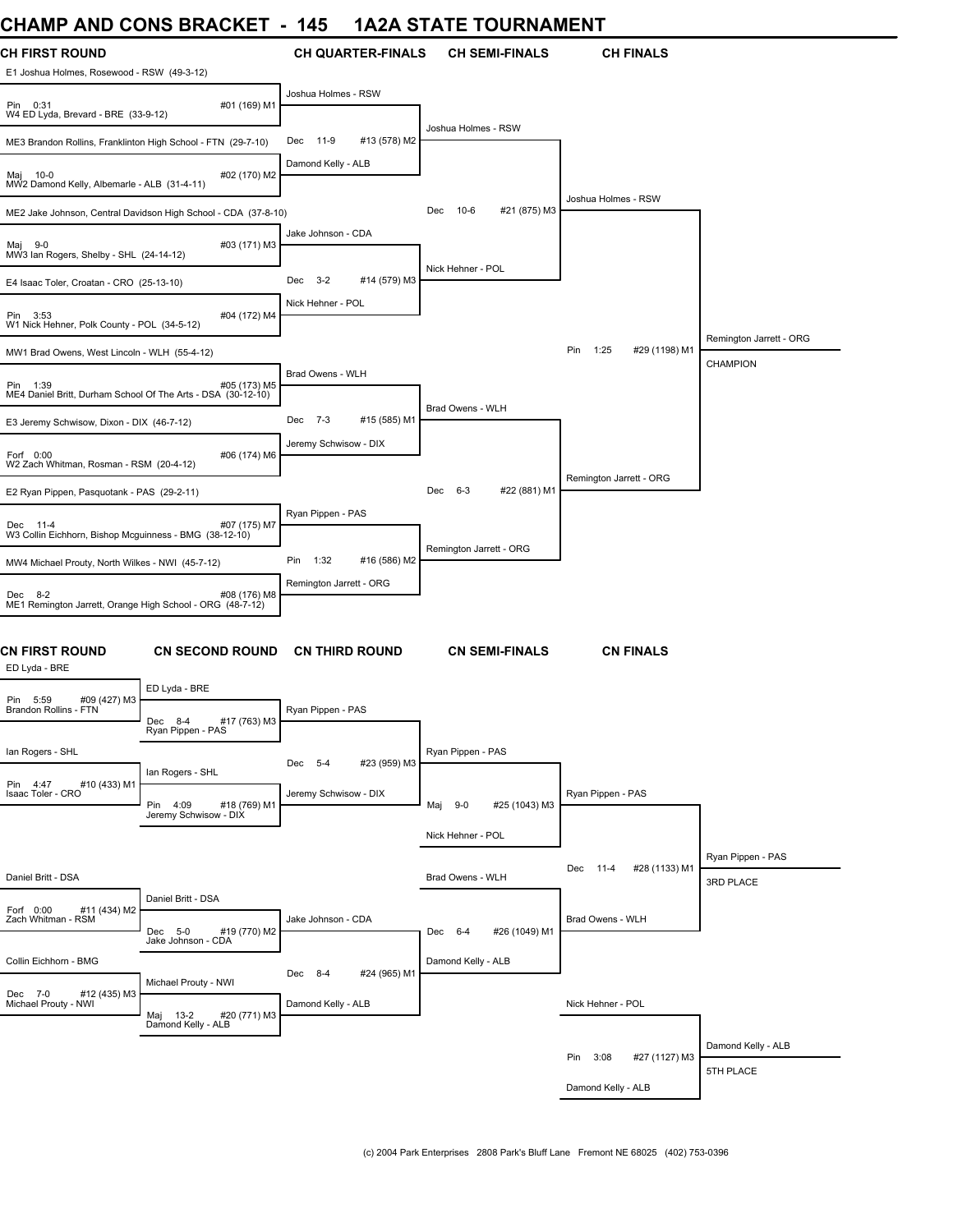## **CHAMP AND CONS BRACKET - 152 1A2A STATE TOURNAMENT**

| и і лічіг                                                        | <b>AIND ACINA DIVANILE</b>                                                   | ▯◡▵                          | IAZA STATE TOONNAMENT        |                                |                     |
|------------------------------------------------------------------|------------------------------------------------------------------------------|------------------------------|------------------------------|--------------------------------|---------------------|
| CH FIRST ROUND<br>W1 John Radford, Madison - MAD (38-6-12)       |                                                                              | <b>CH QUARTER-FINALS</b>     | <b>CH SEMI-FINALS</b>        | <b>CH FINALS</b>               |                     |
| Dec 4-2<br>E4 Justin Grady, South Lenoir - SLN (31-6-11)         | #01 (193) M1                                                                 | Justin Grady - SLN           |                              |                                |                     |
| ME3 Davis Dilillo, Cardinal Gibbons High School - CGI (47-3-12)  |                                                                              | 4-3<br>#13 (587) M3<br>Dec   | Davis Dilillo - CGI          |                                |                     |
| Dec 3-1<br>MW2 Clayton Eudy, Mt Pleasant - MTP (39-7-11)         | #02 (194) M2                                                                 | Davis Dilillo - CGI          |                              |                                |                     |
|                                                                  | ME2 Shawn Swing, West Davidson High School - WDV (46-3-12)                   |                              | #21 (882) M2<br>$3-0$<br>Dec | Davis Dilillo - CGI            |                     |
| Dec 4-0<br>MW3 Gene Goodson, Lincolnton - LIN (35-6-11)          | #03 (195) M3                                                                 | Shawn Swing - WDV            |                              |                                |                     |
| W4 Andrew Campbell, North Henderson - NHE (31-13-12)             |                                                                              | 9-8<br>#14 (593) M1<br>Dec   | Shawn Swing - WDV            |                                |                     |
| Pin 5:08<br>E1 Josh Wilson, Pasquotank - PAS (27-5-12)           | #04 (196) M4                                                                 | Josh Wilson - PAS            |                              |                                |                     |
|                                                                  |                                                                              |                              |                              | Dec 6-5<br>#29 (1201) M1       | Davis Dilillo - CGI |
| MW1 Cody Matheney, Shelby - SHL (28-6-12)                        |                                                                              | Cody Matheney - SHL          |                              |                                | CHAMPION            |
| 1!) 105#<br>ME4 Taylor Cash, Orange High School - ORG (30-24-11) | #05 (197) M5                                                                 |                              | Cody Matheney - SHL          |                                |                     |
| E3 Jesse Creech, Croatan - CRO (42-14-12)                        |                                                                              | $9-3$<br>#15 (594) M2<br>Dec |                              |                                |                     |
| Dec 10-5<br>W2 Joshua Norman, East Surry - ESU (24-7-12)         | #06 (198) M6                                                                 | Jesse Creech - CRO           |                              |                                |                     |
| E2 Nick Barnes, North Brunswick - NBR (33-7-12)                  |                                                                              |                              | #22 (883) M3<br>Dec 9-2      | Jesse Johnson - CDA            |                     |
| Pin 5:29<br>W3 James Maxwell, Polk County - POL (28-17-10)       | #07 (199) M7                                                                 | Nick Barnes - NBR            |                              |                                |                     |
| MW4 John Navey, West Lincoln - WLH (43-19-11)                    |                                                                              | 12-1<br>#16 (595) M3<br>Maj  | Jesse Johnson - CDA          |                                |                     |
| Pin 2:36                                                         | #08 (200) M8<br>ME1 Jesse Johnson, Central Davidson High School - CDA (39-6- | Jesse Johnson - CDA<br>10)   |                              |                                |                     |
| CN FIRST ROUND<br>John Radford - MAD                             | <b>CN SECOND ROUND</b>                                                       | <b>CN THIRD ROUND</b>        | <b>CN SEMI-FINALS</b>        | <b>CN FINALS</b>               |                     |
| Dec 7-0<br>#09 (441) M1                                          | Clayton Eudy - MTP                                                           |                              |                              |                                |                     |
| Clayton Eudy - MTP                                               | Dec<br>10-9<br>#17 (777) M1<br>Nick Barnes - NBR                             | Clayton Eudy - MTP           |                              |                                |                     |
| Gene Goodson - LIN                                               |                                                                              | #23 (966) M2<br>Dec 8-2      | Clayton Eudy - MTP           |                                |                     |
| Dec 6-0<br>#10 (442) M2                                          | Gene Goodson - LIN                                                           |                              |                              |                                |                     |
| Andrew Campbell - NHE                                            | OT 7-5<br>#18 (778) M2                                                       | Gene Goodson - LIN           | Maj 9-1<br>#25 (1050) M2     | Shawn Swing - WDV              |                     |
|                                                                  | Jesse Creech - CRO                                                           |                              |                              |                                |                     |
|                                                                  |                                                                              |                              | Shawn Swing - WDV            |                                | Shawn Swing - WDV   |
| Taylor Cash - ORG                                                |                                                                              |                              | Cody Matheney - SHL          | OT<br>$8 - 4$<br>#28 (1135) M3 | 3RD PLACE           |
|                                                                  | Joshua Norman - ESU                                                          |                              |                              |                                |                     |
| Pin 0:50<br>#11 (443) M3<br>Joshua Norman - ESU                  | #19 (779) M3<br>Dec 9-2<br>Josh Wilson - PAS                                 | Josh Wilson - PAS            | Dec 5-1<br>#26 (1051) M3     | Josh Wilson - PAS              |                     |
| James Maxwell - POL                                              |                                                                              |                              | Josh Wilson - PAS            |                                |                     |
|                                                                  | John Navey - WLH                                                             | Dec 10-8<br>#24 (967) M3     |                              |                                |                     |
| Pin 1:28<br>#12 (449) M1<br>John Navey - WLH                     | Dec 8-2<br>#20 (785) M1<br>Justin Grady - SLN                                | Justin Grady - SLN           |                              | Clayton Eudy - MTP             |                     |
|                                                                  |                                                                              |                              |                              |                                | Cody Matheney - SHL |
|                                                                  |                                                                              |                              |                              | Dec 8-2<br>#27 (1134) M2       | 5TH PLACE           |
|                                                                  |                                                                              |                              |                              | Cody Matheney - SHL            |                     |
|                                                                  |                                                                              |                              |                              |                                |                     |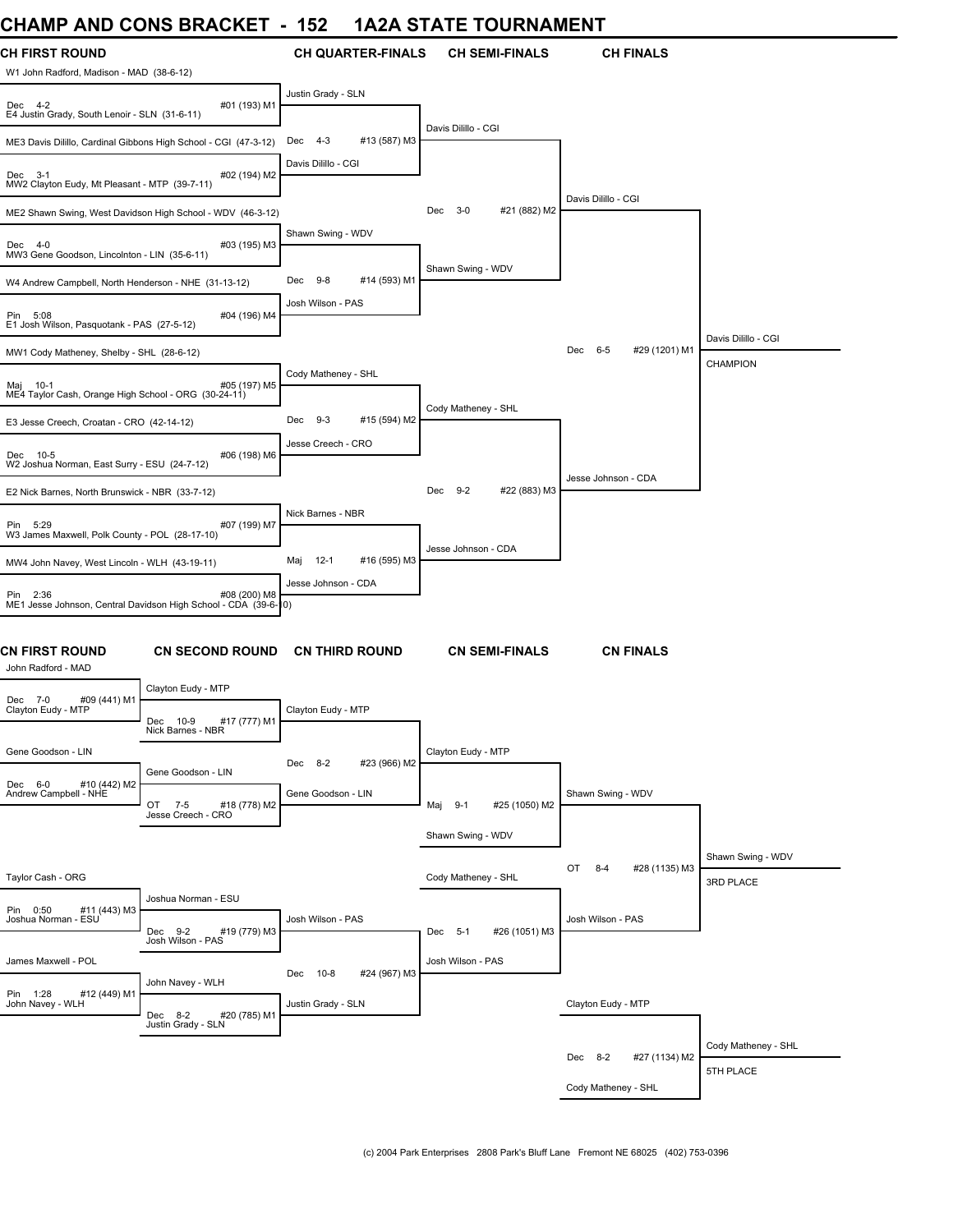## **CHAMP AND CONS BRACKET - 160 1A2A STATE TOURNAMENT**

| UNAIVIF AIND UUNJ DRAUNET                                              |                                                               | - 100                          | <u>IAZA JIAIE IUUNIVAIVIENI</u> |                                 |                    |
|------------------------------------------------------------------------|---------------------------------------------------------------|--------------------------------|---------------------------------|---------------------------------|--------------------|
| <b>CH FIRST ROUND</b><br>E1 Kenny Linsey, First Flight - FFL (35-4-11) |                                                               | <b>CH QUARTER-FINALS</b>       | <b>CH SEMI-FINALS</b>           | <b>CH FINALS</b>                |                    |
| Dec 6-2<br>MW4 Charlie Coggins, Albemarle - ALB (28-5-11)              | #01 (217) M1                                                  | Kenny Linsey - FFL             |                                 |                                 |                    |
|                                                                        | ME3 Max Redfoot, Cardinal Gibbons High School - CGI (40-8-10) | $3 - 1$<br>#13 (601) M1<br>Dec | Kenny Linsey - FFL              |                                 |                    |
| Dec 2-1<br>W2 Aaron Rabin, Elkin - ELK (19-8-11)                       | #02 (218) M2                                                  | Max Redfoot - CGI              |                                 |                                 |                    |
| ME2 Tyler Heck, West Stokes High School - WSK (57-8-12)                |                                                               |                                | #21 (889) M1<br>Dec<br>$1 - 0$  | Kenny Linsey - FFL              |                    |
| Maj 18-9<br>W3 Mel Hope, Hiwassee Dam - HWD (20-6-12)                  | #03 (219) M3                                                  | Tyler Heck - WSK               |                                 |                                 |                    |
| E4 Terrence Luines, Pender - PEN (22-10-11)                            |                                                               | Dec 4-3<br>#14 (602) M2        | Tyler Heck - WSK                |                                 |                    |
| Dec 6-3<br>MW1 Devin Moore, Hibriten - HIB (32-6-12)                   | #04 (220) M4                                                  | Devin Moore - HIB              |                                 |                                 |                    |
| ME1 Daniel Hopper, Mcmichael High School - MCM (39-8-12)               |                                                               |                                |                                 | 2:29<br>Pin<br>#29 (1204) M1    | Kenny Linsey - FFL |
| Forf 0:00<br>W4 David Middleton, Madison - MAD (17-8-11)               | #05 (221) M5                                                  | Daniel Hopper - MCM            |                                 |                                 | <b>CHAMPION</b>    |
| E3 Chris Grimes, North Pitt - NPT (29-7-11)                            |                                                               | $12-3$<br>#15 (603) M3<br>Maj  | Daniel Hopper - MCM             |                                 |                    |
| Dec 9-4<br>MW2 Austin Sloan, Starmount - SMT (26-8-10)                 | #06 (222) M6                                                  | Austin Sloan - SMT             |                                 |                                 |                    |
| E2 Scott Crossman, Richlands - RIC (30-5-12)                           |                                                               |                                | #22 (890) M2<br>Pin<br>1:19     | Daniel Hopper - MCM             |                    |
| Dec 5-3<br>MW3 Ethan Carter, Newton Conover - NCO (64-4-12)            | #07 (223) M7                                                  | Scott Crossman - RIC           |                                 |                                 |                    |
|                                                                        | ME4 Cliff Joyce, Chatham Central High School - CHA (28-11-12) | OT<br>7-5<br>#16 (609) M1      | Tony Sciuva - POL               |                                 |                    |
| Pin 2:51<br>W1 Tony Sciuva, Polk County - POL (31-13-12)               | #08 (224) M8                                                  | Tony Sciuva - POL              |                                 |                                 |                    |
| CN FIRST ROUND<br>Charlie Coggins - ALB                                | <b>CN SECOND ROUND</b>                                        | <b>CN THIRD ROUND</b>          | <b>CN SEMI-FINALS</b>           | <b>CN FINALS</b>                |                    |
| Dec 6-3<br>#09 (450) M2                                                | Charlie Coggins - ALB                                         |                                |                                 |                                 |                    |
| Aaron Rabin - ELK                                                      | Forf 0:00<br>#17 (786) M2<br>Scott Crossman - RIC             | Charlie Coggins - ALB          |                                 |                                 |                    |
| Mel Hope - HWD                                                         |                                                               | #23 (973) M1<br>Dec 5-1        | Austin Sloan - SMT              |                                 |                    |
| Dec 9-7<br>#10 (451) M3<br>Terrence Luines - PEN                       | Mel Hope - HWD<br>Pin 1:28<br>#18 (787) M3                    | Austin Sloan - SMT             | Dec 2-1<br>#25 (1057) M1        | Tyler Heck - WSK                |                    |
|                                                                        | Austin Sloan - SMT                                            |                                | Tyler Heck - WSK                |                                 |                    |
|                                                                        |                                                               |                                |                                 |                                 | Ethan Carter - NCO |
| David Middleton - MAD                                                  |                                                               |                                | Tony Sciuva - POL               | Dec<br>$4 - 3$<br>#28 (1142) M2 | 3RD PLACE          |
| Forf 0:00<br>#11 (457) M1<br>Chris Grimes - NPT                        | Chris Grimes - NPT<br>#19 (793) M1<br>Dec 7-4                 | Devin Moore - HIB              | Pin 1:58<br>#26 (1058) M2       | Ethan Carter - NCO              |                    |
|                                                                        | Devin Moore - HIB                                             |                                |                                 |                                 |                    |
| Ethan Carter - NCO                                                     | Ethan Carter - NCO                                            | Dft 0:00<br>#24 (974) M2       | Ethan Carter - NCO              |                                 |                    |
| Maj 9-0<br>#12 (458) M2<br>Cliff Joyce - CHA                           | #20 (794) M2<br>Dec 3-1<br>Max Redfoot - CGI                  | Ethan Carter - NCO             |                                 | Austin Sloan - SMT              |                    |
|                                                                        |                                                               |                                |                                 |                                 | Tony Sciuva - POL  |
|                                                                        |                                                               |                                |                                 | Maj 13-2<br>#27 (1141) M1       | 5TH PLACE          |
|                                                                        |                                                               |                                |                                 | Tony Sciuva - POL               |                    |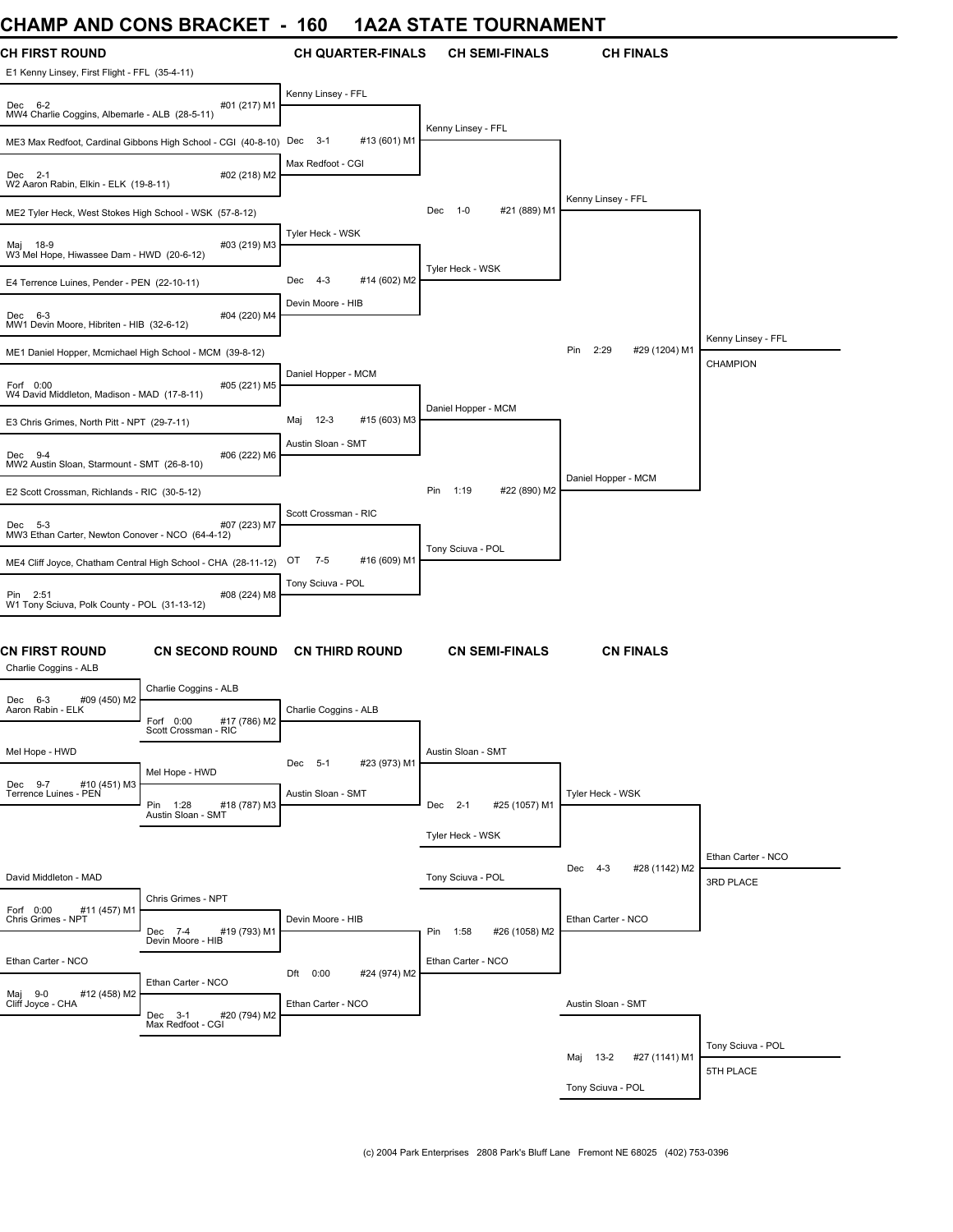# **CHAMP AND CONS BRACKET - 171 1A2A STATE TOURNAMENT**

| <b>CH FIRST ROUND</b><br>E1 Brian Wilson, Pasquotank - PAS (37-1-12)                                     | <b>CH QUARTER-FINALS</b>              | <b>CH SEMI-FINALS</b>    | <b>CH FINALS</b>           |                                      |
|----------------------------------------------------------------------------------------------------------|---------------------------------------|--------------------------|----------------------------|--------------------------------------|
| #01 (241) M1<br>Maj 9-1<br>MW4 Ramiro Sanchez, Chase - CHS (33-6-12)                                     | Brian Wilson - PAS                    |                          |                            |                                      |
| ME3 Dustin Strickland, Eastern Guilford High School - EGU (25-7-1 Pjn                                    | 3:27<br>#13 (610) M2                  | Brian Wilson - PAS       |                            |                                      |
| Maj 15-6<br>#02 (242) M2<br>W2 Travis Smalling, Pisgah - PIS (29-14-10)                                  | Travis Smalling - PIS                 |                          |                            |                                      |
| ME2 Brandon Hill, West Davidson High School - WDV (41-10-11)                                             |                                       | Dec 8-3<br>#21 (897) M1  | Brian Wilson - PAS         |                                      |
| Pin 5:36<br>#03 (243) M3<br>W3 Corry Heath-miller, Madison - MAD (35-11-11)                              | Corry Heath-miller - MAD              |                          |                            |                                      |
| E4 Carl Crossman, Richlands - RIC (17-5-12)                                                              | Dec<br>$5 - 2$<br>#14 (611) M3        | Leo Guevara - WCE        |                            |                                      |
| Dec 11-6<br>#04 (244) M4<br>MW1 Leo Guevara, Wilkes Central - WCE (23-2-11)                              | Leo Guevara - WCE                     |                          |                            |                                      |
| W1 Jordan Ford, South Stokes - SSK (48-1-12)                                                             |                                       |                          | Dec 6-5<br>#29 (1207) M1   | Jordan Ford - SSK<br><b>CHAMPION</b> |
| HO5 (245) Maj 17-7<br>ME4 Tyler Tomasic, Durham School Of The Arts - DSA (43-11-11)                      | Jordan Ford - SSK                     |                          |                            |                                      |
| MW3 Glen Self, West Lincoln - WLH (41-13-10)                                                             | TF<br>$15-0$<br>#15 (617) M1          | Jordan Ford - SSK        |                            |                                      |
| 11-9<br>#06 (246) M6<br>OT<br>E2 Stuart Nadeau, Topsail - TOP (40-8-10)                                  | Stuart Nadeau - TOP                   |                          |                            |                                      |
| MW2 Tripp Patterson, Hibriten - HIB (30-12-10)                                                           |                                       | Dec 7-2<br>#22 (898) M2  | Jordan Ford - SSK          |                                      |
| Pin 5:00<br>#07 (247) M7<br>E3 Daniel Graham, North Brunswick - NBR (22-6-11)                            | Tripp Patterson - HIB                 |                          |                            |                                      |
| W4 Jake Phillips, Robbinsville - RBB (38-7-11)                                                           | Pin 4:50<br>#16 (618) M2              | Jake Phillips - RBB      |                            |                                      |
| Pin 2:59<br>#08 (248) M8<br>ME1 Reashon Farlow, Ledford Senior High School - LED (16-8-12)               | Jake Phillips - RBB                   |                          |                            |                                      |
| CN FIRST ROUND<br><b>CN SECOND ROUND</b><br>Ramiro Sanchez - CHS                                         | <b>CN THIRD ROUND</b>                 | <b>CN SEMI-FINALS</b>    | <b>CN FINALS</b>           |                                      |
| Ramiro Sanchez - CHS<br>Pin 1:00<br>#09 (459) M3                                                         |                                       |                          |                            |                                      |
| Dustin Strickland - EGÙ<br>Pin<br>3:49<br>#17 (795) M3<br>Tripp Patterson - HIB                          | Tripp Patterson - HIB                 |                          |                            |                                      |
| Brandon Hill - WDV<br>Brandon Hill - WDV                                                                 | Dec 3-1<br>#23 (981) M1               | Brandon Hill - WDV       |                            |                                      |
| #10 (465) M1<br>Maj 13-5<br>Carl Crossman - RIC<br>#18 (801) M1<br>Dec 6-0<br>Stuart Nadeau - TOP        | Brandon Hill - WDV                    | Dec 8-1<br>#25 (1065) M1 | Leo Guevara - WCE          |                                      |
|                                                                                                          |                                       | Leo Guevara - WCE        |                            |                                      |
|                                                                                                          |                                       |                          | Dec<br>12-10 #28 (1150) M2 | Jake Phillips - RBB                  |
| Tyler Tomasic - DSA<br>Tyler Tomasic - DSA                                                               |                                       | Jake Phillips - RBB      |                            | 3RD PLACE                            |
| Dec 3-2<br>Glen Self - WLH<br>#11 (466) M2<br>#19 (802) M2<br>Dec<br>$5 - 1$<br>Corry Heath-miller - MAD | Tyler Tomasic - DSA                   | Dec 6-5<br>#26 (1066) M2 | Jake Phillips - RBB        |                                      |
| Daniel Graham - NBR                                                                                      | Dec 6-5                               | Tyler Tomasic - DSA      |                            |                                      |
| Daniel Graham - NBR<br>Dec 6-5<br>#12 (467) M3<br>Reashon Farlow - LED<br>Pin 1:31<br>#20 (803) M3       | #24 (982) M2<br>Travis Smalling - PIS |                          | Brandon Hill - WDV         |                                      |
| Travis Smalling - PIS                                                                                    |                                       |                          |                            |                                      |
|                                                                                                          |                                       |                          | Dft 0:00<br>#27 (1149) M1  | Tyler Tomasic - DSA<br>5TH PLACE     |
|                                                                                                          |                                       |                          | Tyler Tomasic - DSA        |                                      |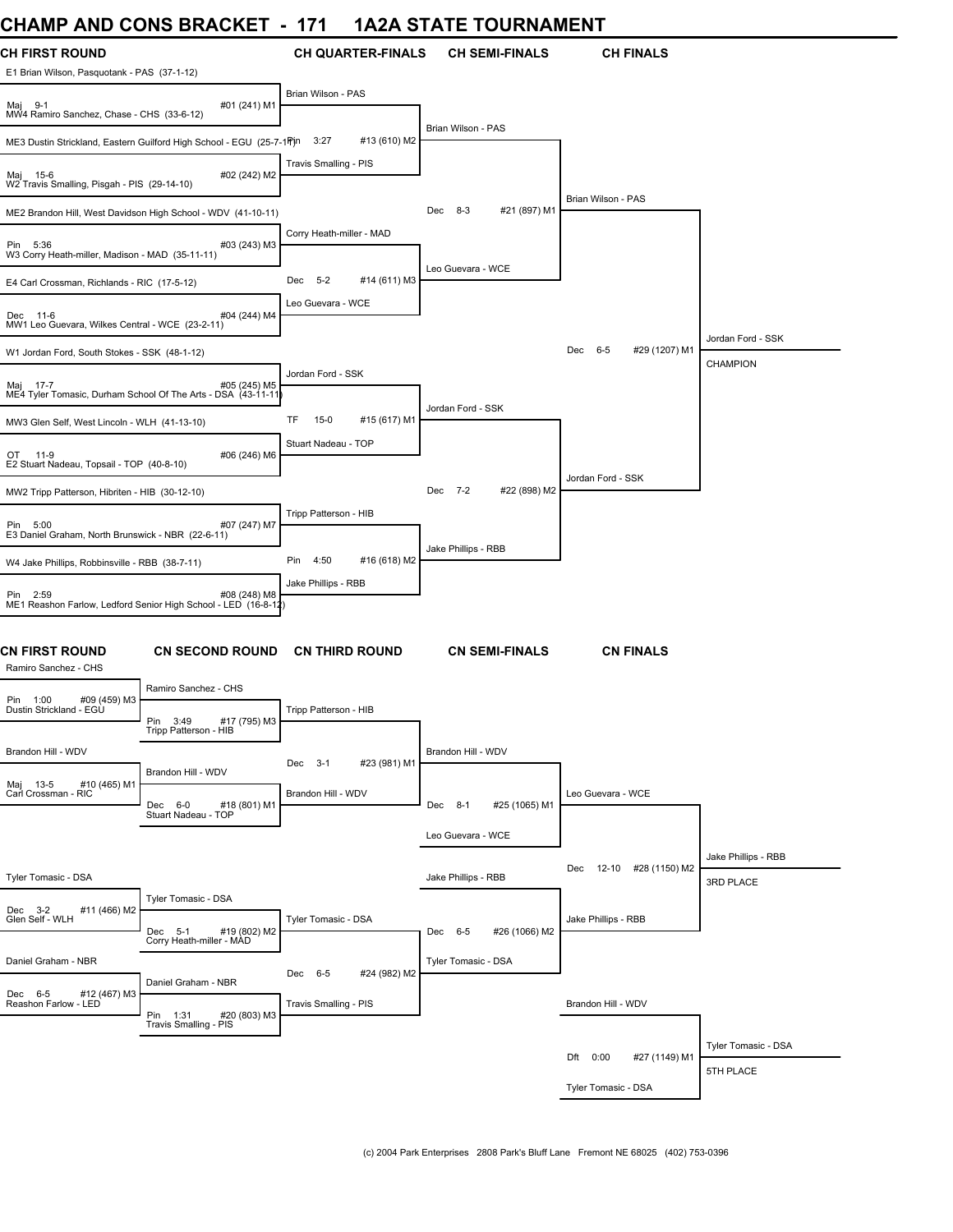## **CHAMP AND CONS BRACKET - 189 1A2A STATE TOURNAMENT**

| SHAINF AND CONS BRACKET                                                                             | 10J                         | <u>IAZA JIA IE IUUNNAMENI</u>  |                           |                       |
|-----------------------------------------------------------------------------------------------------|-----------------------------|--------------------------------|---------------------------|-----------------------|
| <b>CH FIRST ROUND</b><br>ME1 Brach Walker, Mcmichael High School - MCM (44-7-10)                    | <b>CH QUARTER-FINALS</b>    | <b>CH SEMI-FINALS</b>          | <b>CH FINALS</b>          |                       |
| #01 (265) M1<br>Pin 3:58<br>E4 Joseph Graves, Topsail - TOP (26-15-10)                              | Brach Walker - MCM          |                                |                           |                       |
| W3 Chad Harper, Smoky Mountain - SM (29-8-12)                                                       | 1:20<br>#13 (625) M1<br>Pin | Brach Walker - MCM             |                           |                       |
| #02 (266) M2<br>Pin 5:51<br>MW2 Larry Burgess, West Caldwell - WCL (34-10-12)                       | Larry Burgess - WCL         |                                |                           |                       |
| W2 Cody Carpenter, Robbinsville - RBB (35-7-12)                                                     |                             | #21 (905) M1<br>Pin<br>3:28    | Brach Walker - MCM        |                       |
| #03 (267) M3<br>TF 20-4<br>MW3 Matt Walker, Starmount - SMT (19-6-12)                               | Matt Walker - SMT           |                                |                           |                       |
| ME4 Lucas Brogdon, Central Davidson High School - CDA (26-14-19) <sup>c</sup>                       | $7 - 2$<br>#14 (626) M2     | Matt Walker - SMT              |                           |                       |
| Dec 11-6<br>#04 (268) M4<br>E1 Ervin Hunt, Louisburg - LBG (49-11-10)                               | Ervin Hunt - LBG            |                                |                           |                       |
| W1 Markus Brown, East Surry - ESU (30-3-11)                                                         |                             |                                | Dec 7-6<br>#29 (1210) M1  | Corey Smith - TAR     |
| #05 (269) M5<br>Dec 6-4<br>MW4 Vincent Beam, Wilkes Central - WCE (30-5-12)                         | Markus Brown - ESU          |                                |                           | <b>CHAMPION</b>       |
| E3 Corey Smith, Tarboro - TAR (25-2-12)                                                             | Dec 3-2<br>#15 (633) M1     | Corey Smith - TAR              |                           |                       |
| #06 (270) M6<br>Dec 5-2<br>ME2 Brandon Moss, Thomasville High School - TVL (28-6-12)                | Corey Smith - TAR           |                                |                           |                       |
| E2 Jacob Lewis, North Johnston - NJO (34-6-12)                                                      |                             | $3 - 2$<br>#22 (906) M2<br>Dec | Corey Smith - TAR         |                       |
|                                                                                                     | James Chilton - EGU         |                                |                           |                       |
| #07 (271) M7<br>Dec 2-1<br>ME3 James Chilton, Eastern Guilford High School - EGU (31-8-12)          |                             |                                |                           |                       |
| W4 Jacob Williams, Polk County - POL (35-12-12)                                                     | 3:21<br>#16 (634) M2<br>Pin | Tommy Mcmillian - NSU          |                           |                       |
| #08 (272) M8<br>Pin 0:42<br>MW1 Tommy Mcmillian, North Surry - NSU (47-4-12)                        | Tommy Mcmillian - NSU       |                                |                           |                       |
| CN FIRST ROUND<br><b>CN SECOND ROUND</b><br>Joseph Graves - TOP                                     | <b>CN THIRD ROUND</b>       | <b>CN SEMI-FINALS</b>          | <b>CN FINALS</b>          |                       |
| Chad Harper - SM<br>Dec 7-3                                                                         |                             |                                |                           |                       |
| #09 (473) M1<br>Chad Harper - SM<br>Maj 14-2<br>#17 (809) M1<br>James Chilton - EGU                 | James Chilton - EGU         |                                |                           |                       |
| Cody Carpenter - RBB                                                                                | Pin 1:42<br>#23 (989) M1    | James Chilton - EGU            |                           |                       |
| Cody Carpenter - RBB<br>Pin 4:39<br>#10 (474) M2<br>Lucas Brogdon - CDA<br>Pin 2:43<br>#18 (810) M2 | Cody Carpenter - RBB        | Pin 3:22<br>#25 (1073) M1      | Matt Walker - SMT         |                       |
| Markus Brown - ESU                                                                                  |                             | Matt Walker - SMT              |                           |                       |
|                                                                                                     |                             |                                |                           | Matt Walker - SMT     |
| Vincent Beam - WCE                                                                                  |                             | Tommy Mcmillian - NSU          | #28 (1158) M2<br>Dec 4-3  | 3RD PLACE             |
| Vincent Beam - WCE                                                                                  |                             |                                |                           |                       |
| #11 (475) M3<br>Dec 1-0<br>Brandon Moss - TVL<br>Pin 3:48<br>#19 (811) M3<br>Ervin Hunt - LBG       | Vincent Beam - WCE          | Dec 4-2<br>#26 (1074) M2       | Vincent Beam - WCE        |                       |
| Jacob Lewis - NJO                                                                                   | Pin 3:28<br>#24 (990) M2    | Vincent Beam - WCE             |                           |                       |
| Jacob Lewis - NJO<br>Dec 4-2<br>#12 (481) M1<br>Jacob Williams - POL<br>Dec 5-2<br>#20 (817) M1     | Larry Burgess - WCL         |                                | James Chilton - EGU       |                       |
| Larry Burgess - WCL                                                                                 |                             |                                |                           | Tommy Mcmillian - NSU |
|                                                                                                     |                             |                                | Pin 1:34<br>#27 (1157) M1 | 5TH PLACE             |
|                                                                                                     |                             |                                | Tommy Mcmillian - NSU     |                       |
|                                                                                                     |                             |                                |                           |                       |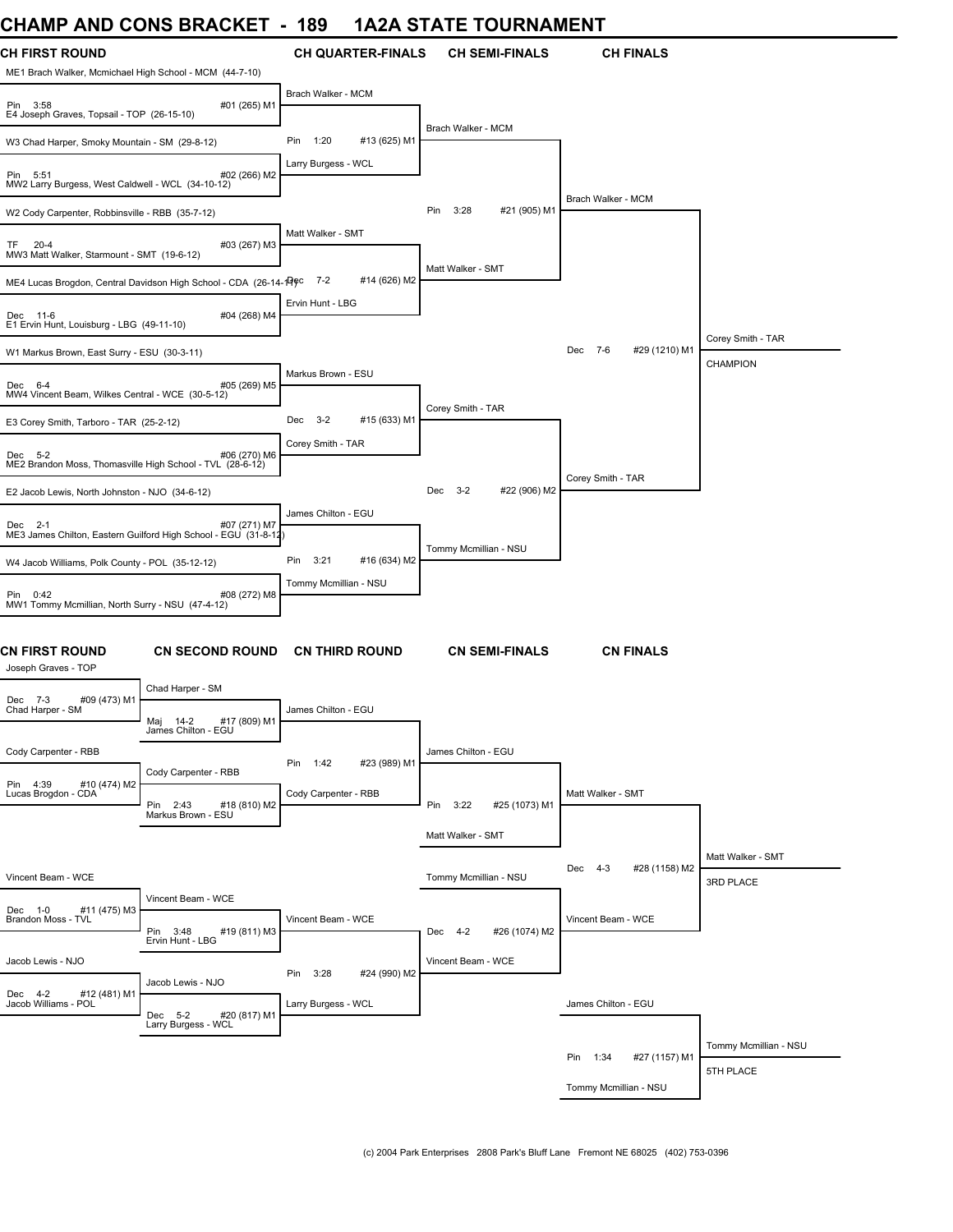## **CHAMP AND CONS BRACKET - 215 1A2A STATE TOURNAMENT**

| וויורו וכ<br><b>AITU</b>                                                                 | ו בטרעט שווט                                 |                                | IAZA UTATE TUURRAMER        |                          |                       |
|------------------------------------------------------------------------------------------|----------------------------------------------|--------------------------------|-----------------------------|--------------------------|-----------------------|
| <b>CH FIRST ROUND</b><br>E1 Emmanuel Bryant, Croatan - CRO (42-10-11)                    |                                              | <b>CH QUARTER-FINALS</b>       | <b>CH SEMI-FINALS</b>       | <b>CH FINALS</b>         |                       |
| #01 (289) M1<br>Pin 1:47<br>W4 Tyler Benson, Hayesville - HAY (18-11-12)                 |                                              | Emmanuel Bryant - CRO          |                             |                          |                       |
| ME3 Jeremy Stukes, Thomasville High School - TVL (30-12-12)                              |                                              | $6 - 4$<br>#13 (641) M1<br>Dec | Emmanuel Bryant - CRO       |                          |                       |
| #02 (290) M2<br>Dec 8-7<br>MW2 Jake Tester, North Stanly - NSL (32-10-11)                |                                              | Jake Tester - NSL              |                             |                          |                       |
|                                                                                          |                                              |                                | 2:50<br>#21 (913) M1<br>Pin | Jordan Ollis - POL       |                       |
| ME2 Eric Confer, Orange High School - ORG (43-12-12)                                     |                                              | Eric Confer - ORG              |                             |                          |                       |
| #03 (291) M3<br>Dec 8-5<br>MW3 Garrett Morton, Mt Pleasant - MTP (36-11-12)              |                                              |                                | Jordan Ollis - POL          |                          |                       |
| E4 Nathan Logenbach, Pender - PEN (22-8-12)                                              |                                              | 4-0<br>#14 (642) M2<br>Dec     |                             |                          |                       |
| Pin 1:15<br>W1 Jordan Ollis, Polk County - POL (41-7-12)                                 | #04 (292) M4                                 | Jordan Ollis - POL             |                             |                          |                       |
| MW1 Zoi Ouellette, Hibriten - HIB (41-1-11)                                              |                                              |                                |                             | Dec 5-0<br>#29 (1213) M1 | Zoi Ouellette - HIB   |
|                                                                                          |                                              | Zoi Ouellette - HIB            |                             |                          | CHAMPION              |
| Pin 4:58<br>ME4 Keyonne Redfearn, Lexington High School - LEX (24-6-12)                  | #05 (293) M5                                 |                                | Zoi Ouellette - HIB         |                          |                       |
| E3 Wayne Johnson, North Johnston - NJO (26-6-12)                                         |                                              | Maj 11-1<br>#15 (649) M1       |                             |                          |                       |
| #06 (294) M6<br>Dec 4-3<br>W2 Devin Trull, Robbinsville - RBB (41-10-12)                 |                                              | Devin Trull - RBB              |                             |                          |                       |
|                                                                                          |                                              |                                | Dec 6-2<br>#22 (914) M2     | Zoi Ouellette - HIB      |                       |
| E2 Josh Schaefer, Topsail - TOP (37-9-11)                                                |                                              | Josh Schaefer - TOP            |                             |                          |                       |
| Pin 1:49<br>W3 Kris Haney, Pisgah - PIS (30-13-9)                                        | #07 (295) M7                                 |                                |                             |                          |                       |
| MW4 Joshua Wineberg, Ashe County - ASH (30-12-9)                                         |                                              | Pin<br>2:56<br>#16 (650) M2    | Chris Anderson - SDV        |                          |                       |
|                                                                                          |                                              | Chris Anderson - SDV           |                             |                          |                       |
| Pin 3:25<br>#08 (296) M8<br>ME1 Chris Anderson, South Davidson High School - SDV (32-5-1 |                                              |                                |                             |                          |                       |
| <b>CN FIRST ROUND</b><br>Tyler Benson - HAY                                              | <b>CN SECOND ROUND</b>                       | <b>CN THIRD ROUND</b>          | <b>CN SEMI-FINALS</b>       | <b>CN FINALS</b>         |                       |
|                                                                                          | Jeremy Stukes - TVL                          |                                |                             |                          |                       |
| #09 (482) M2<br>Dec 4-3<br>Jeremy Stukes - TVL                                           | Pin 2:11<br>#17 (818) M2                     | Josh Schaefer - TOP            |                             |                          |                       |
|                                                                                          | Josh Schaefer - TOP                          |                                |                             |                          |                       |
| Garrett Morton - MTP                                                                     |                                              | Dec 2-0<br>#23 (997) M1        | Devin Trull - RBB           |                          |                       |
| Pin 0:52<br>#10 (483) M3                                                                 | Garrett Morton - MTP                         |                                |                             |                          |                       |
| Nathan Logenbach - PEN                                                                   | #18 (819) M3<br>Dec 8-4<br>Devin Trull - RBB | Devin Trull - RBB              | Dec 5-2<br>#25 (1081) M1    | Emmanuel Bryant - CRO    |                       |
|                                                                                          |                                              |                                | Emmanuel Bryant - CRO       |                          |                       |
|                                                                                          |                                              |                                |                             |                          | Emmanuel Bryant - CRO |
| Keyonne Redfearn - LEX                                                                   |                                              |                                | Chris Anderson - SDV        | Dec 6-4<br>#28 (1166) M2 | 3RD PLACE             |
| Dec 4-1<br>#11 (489) M1                                                                  | Wayne Johnson - NJO                          |                                |                             |                          |                       |
| Wayne Johnson - NJO                                                                      | #19 (825) M1<br>Dec 4-1                      | Eric Confer - ORG              | Pin 1:33<br>#26 (1082) M2   | Chris Anderson - SDV     |                       |
|                                                                                          | Eric Confer - ORG                            |                                |                             |                          |                       |
| Kris Haney - PIS                                                                         |                                              | #24 (998) M2<br>Dec 3-1        | Jake Tester - NSL           |                          |                       |
| OT 2-0<br>#12 (490) M2<br>Joshua Wineberg - ASH                                          | Joshua Wineberg - ASH                        | Jake Tester - NSL              |                             | Devin Trull - RBB        |                       |
|                                                                                          | #20 (826) M2<br>Dec 5-2<br>Jake Tester - NSL |                                |                             |                          |                       |
|                                                                                          |                                              |                                |                             |                          | Devin Trull - RBB     |
|                                                                                          |                                              |                                |                             | #27 (1165) M1<br>Dec 4-2 | 5TH PLACE             |
|                                                                                          |                                              |                                |                             | Jake Tester - NSL        |                       |
|                                                                                          |                                              |                                |                             |                          |                       |